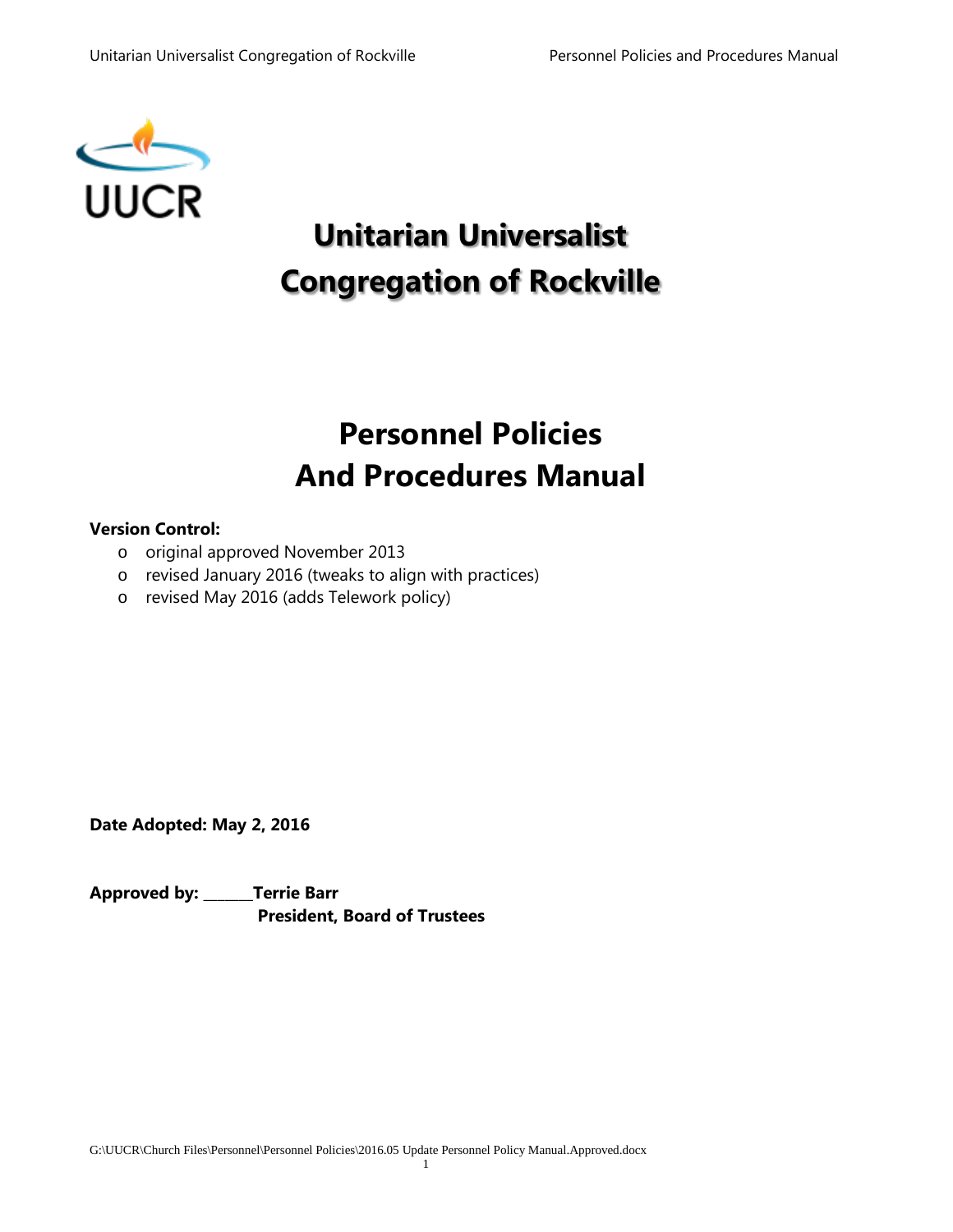# **Contents**

| L. |                                                               |                                                                                                                                                                                                                                                                                                                                                                     |
|----|---------------------------------------------------------------|---------------------------------------------------------------------------------------------------------------------------------------------------------------------------------------------------------------------------------------------------------------------------------------------------------------------------------------------------------------------|
|    |                                                               | A. Summary of Benefits and Requirements for 30-40 Hour/Week Exempt Staff, who<br>receive Tier 1 employment benefits 5                                                                                                                                                                                                                                               |
|    |                                                               | B. Summary of Benefits and Requirements for 20-29 Hour/Week Exempt Staff, who                                                                                                                                                                                                                                                                                       |
|    |                                                               | receive Tier 2 employment benefits<br>- 6<br>C. Summary of Benefits and Requirements for Other Exempt Staff and Hourly Non-                                                                                                                                                                                                                                         |
|    |                                                               | exempt Staff, who receive Tier 3 employment benefits                                                                                                                                                                                                                                                                                                                |
|    |                                                               |                                                                                                                                                                                                                                                                                                                                                                     |
|    | Supervision<br>Е.<br>F.<br>G. Pay Period<br>I.<br>$J_{\cdot}$ | A. Role of the Called Minister in Personnel Matters<br>8<br>B. Role of the UUCR Personnel Committee<br>8<br>C. Employment Descriptions<br>8<br>D. Employment Categories<br>8<br>9<br>Job Descriptions 9<br>9<br>H. Vacation and Sick Time Recording and Reporting 9<br>Work Hours/Schedule<br>-10<br><b>Extra Hours Worked</b><br>10<br>K. Holidays and Vacation 10 |
|    | 1.                                                            |                                                                                                                                                                                                                                                                                                                                                                     |
|    | 2.                                                            |                                                                                                                                                                                                                                                                                                                                                                     |
|    | L. Leave<br>1.                                                | 11                                                                                                                                                                                                                                                                                                                                                                  |
|    | 2.                                                            |                                                                                                                                                                                                                                                                                                                                                                     |
|    | 3.                                                            |                                                                                                                                                                                                                                                                                                                                                                     |
|    | 4.                                                            |                                                                                                                                                                                                                                                                                                                                                                     |
|    | 5.                                                            |                                                                                                                                                                                                                                                                                                                                                                     |
|    | M. Other Benefits                                             | 13                                                                                                                                                                                                                                                                                                                                                                  |
|    | 1.                                                            |                                                                                                                                                                                                                                                                                                                                                                     |
|    | 2.                                                            |                                                                                                                                                                                                                                                                                                                                                                     |
|    | 3.                                                            |                                                                                                                                                                                                                                                                                                                                                                     |
|    | $\overline{4}$ .                                              |                                                                                                                                                                                                                                                                                                                                                                     |
|    | 5.                                                            |                                                                                                                                                                                                                                                                                                                                                                     |
|    | 6.                                                            |                                                                                                                                                                                                                                                                                                                                                                     |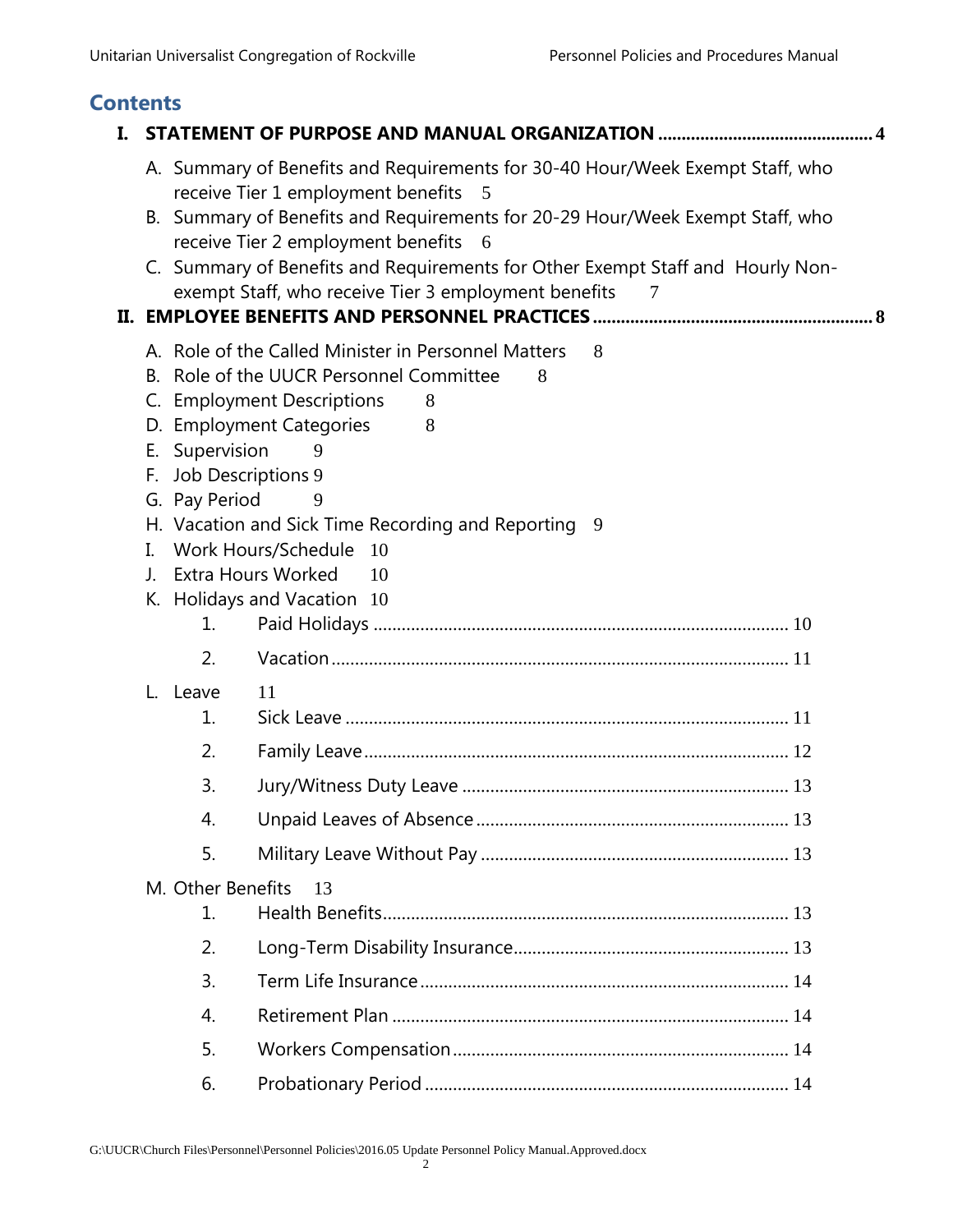|    |                            | A. Equal Employment Opportunity<br>B. New Hires for Non-called Positions |    | 15<br>15 |    |  |    |
|----|----------------------------|--------------------------------------------------------------------------|----|----------|----|--|----|
|    | 1.                         |                                                                          |    |          |    |  |    |
|    | 2.                         |                                                                          |    |          |    |  |    |
|    | C. Salaries                | 16                                                                       |    |          |    |  |    |
|    | D. Personnel Records       |                                                                          | 16 |          |    |  |    |
|    | E. Conflict Resolution     |                                                                          | 17 |          |    |  |    |
|    |                            | F. Resolution of Employee Complaints 17                                  |    |          |    |  |    |
|    |                            | G. Sexual and Other Harassment 17                                        |    |          |    |  |    |
|    | H. Internet Policy 18      |                                                                          |    |          |    |  |    |
| I. |                            | Media Inquiries 19                                                       |    |          |    |  |    |
| J. |                            | Confidentiality 19                                                       |    |          |    |  |    |
|    |                            | K. Outside Employment                                                    | 19 |          |    |  |    |
|    |                            | <b>Employment of Relatives and Members</b>                               |    |          | 19 |  |    |
|    |                            | M. Vehicle Usage and Reimbursement                                       |    | 20       |    |  |    |
|    |                            | N. Attendance and Punctuality                                            | 20 |          |    |  |    |
|    |                            | O. UUCR Telework Policy                                                  | 20 |          |    |  |    |
|    | P. Conflicts of Interest   |                                                                          | 21 |          |    |  |    |
|    |                            | Q. Professional Behavior                                                 | 21 |          |    |  |    |
|    |                            | R. Work and Disciplinary Guidelines                                      |    | 21       |    |  |    |
|    |                            | S. Separation From Employment 21                                         |    |          |    |  |    |
| Т. | <b>Disciplinary Action</b> |                                                                          | 22 |          |    |  |    |
|    |                            | U. Additions and Deductions to Final Pay                                 |    |          | 23 |  |    |
|    |                            | V. Safety and Accidents                                                  | 23 |          |    |  |    |
|    | W. Personal Property       |                                                                          | 23 |          |    |  |    |
|    | X. Inspection Rights       |                                                                          | 24 |          |    |  |    |
|    |                            | Y. Employment Authorization                                              | 24 |          |    |  |    |
|    |                            |                                                                          |    |          |    |  | 25 |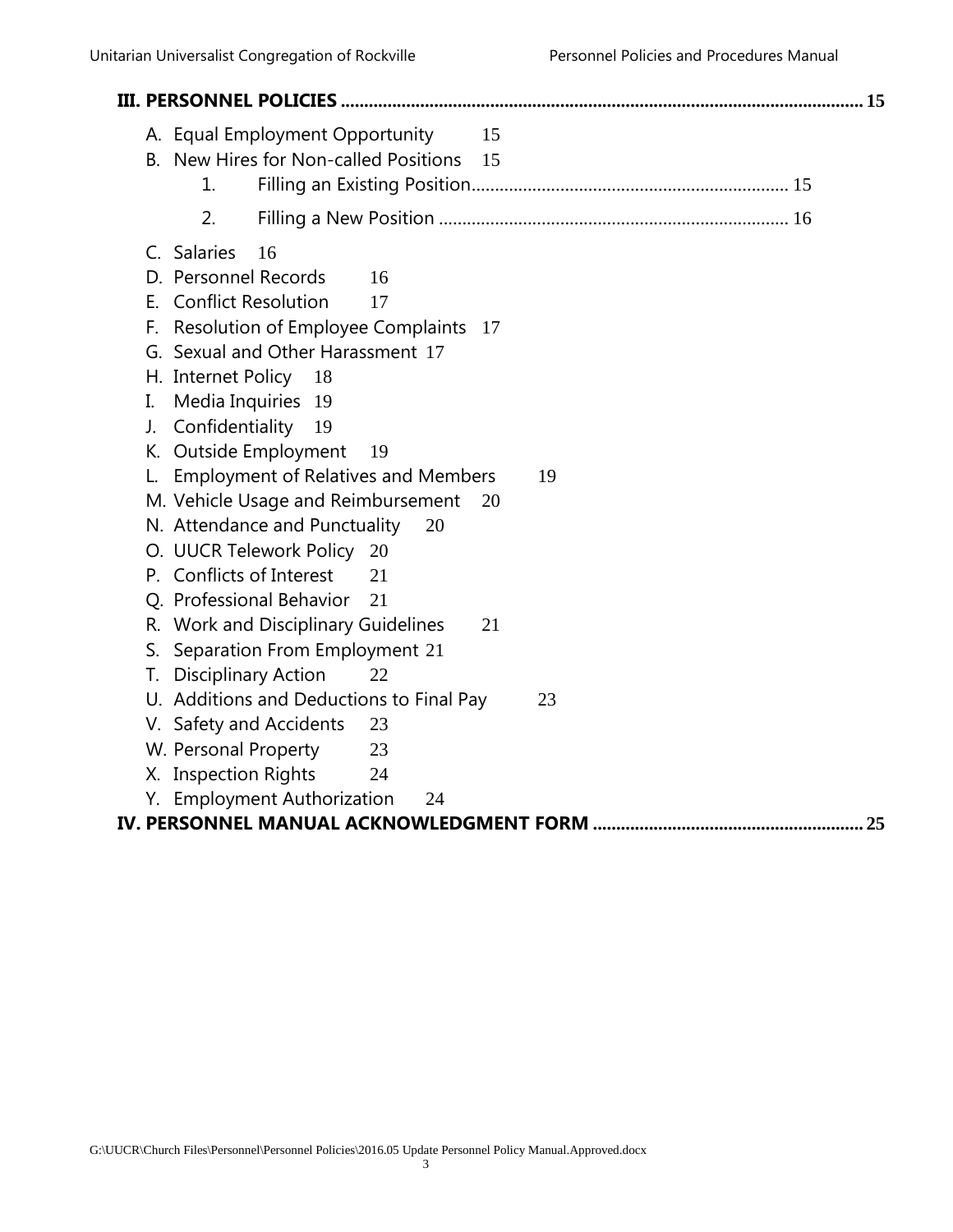#### <span id="page-3-0"></span>**I. STATEMENT OF PURPOSE AND MANUAL ORGANIZATION**

The Unitarian Universalist Congregation of Rockville (UUCR) aspires to exercise the guiding principles of its faith in the way it treats its employees. These personnel policies therefore seek to promote a fair and equitable workplace consistent with those principles.

This Personnel Policy Manual is not a contract and can be modified or changed at any time. The relationship between the UUCR and each employee is legally defined as "employment at will," which means that employment may be terminated without penalty by either party. UUCR may not be compelled to pay wages to persons no longer in its service, and employees may not be compelled to provide services without their consent.

The purpose of this manual is to describe the employment benefits and employment policies and practices of UUCR. The manual applies to all staff (full-time, part-time, exempt, and non-exempt) except when individual employment contracts or agreements are used. If there is a conflict between the contract or agreement and this manual, the contract or agreement governs. This manual does not apply to ordained ministers called by the congregation or to intern or interim ministers hired by the Board of Trustees for a specific term of employment.

The next section of the manual summarizes employee benefits in three tables describing the benefits for the three different types of employment (salaried, part-time salaried, and hourly). A more detailed written description of the employee benefits follows the tables. Throughout the manual, a 'week' refers to the number of hours an employee is scheduled to work during the workweek.

The final section of the manual describes the employment policies of UUCR.

Employees should familiarize themselves with the manual, as it endeavors to answer common questions employees have about their employment. Nothing in this manual or in any other formal or informal policy and practice of UUCR creates an express or implied contract, promise, or representation between UUCR and any employee.

UUCR will strive to apply its policies consistently, but reserves the right to deviate from normal policy when the situation warrants. Since it is not possible to anticipate every employment situation, this manual is not exhaustive in its coverage. Moreover, changes in the manual may become necessary over time. Therefore, UUCR reserves the right to amend, supplement, or rescind any provisions of this manual as necessary.

This manual supersedes all previous employment policies, written or unwritten, expressed or implied. If any provisions of this manual are found to be invalid or unenforceable, all other provisions will remain in effect.

Please refer questions or comments about this manual to your supervisor or the UUCR Church Administrator. Your comments and suggestions are encouraged.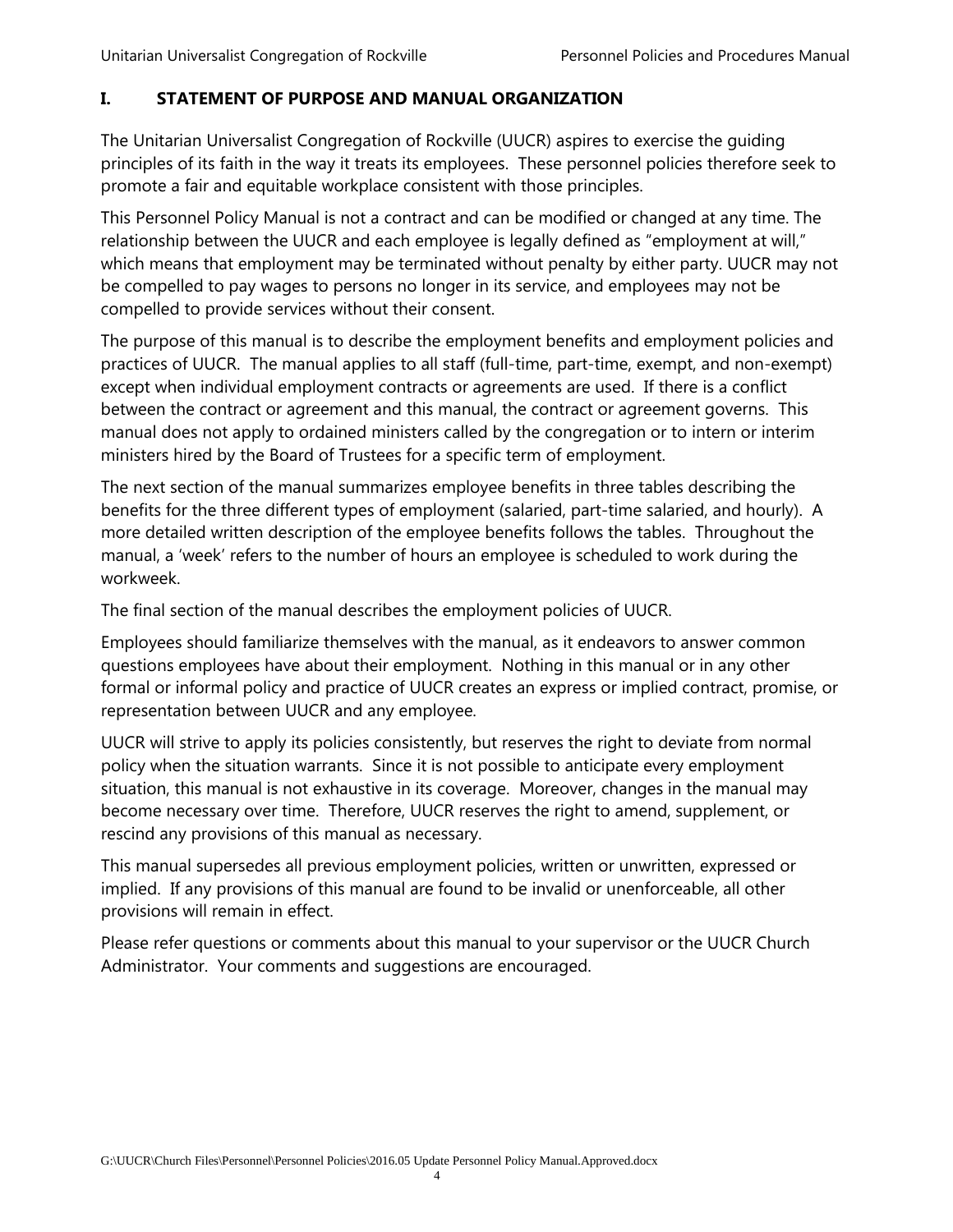# <span id="page-4-0"></span>**A. Summary of Benefits and Requirements for 30-40 Hour/Week Exempt Staff, who receive Tier 1 employment benefits**

| <b>Personnel Policy</b> | Page      | <b>Description</b>                                                                                                                            |
|-------------------------|-----------|-----------------------------------------------------------------------------------------------------------------------------------------------|
| Work                    | 10        | Normal working hours are 9:00 am - 5:30 pm Monday through Friday. Normal church office hours are                                              |
| Hours/Schedule          |           | 9:30 am - 3:30 pm. Church work often requires attendance on evenings or weekends, and staff should                                            |
|                         |           | adjust their hours accordingly. Work schedules must be discussed and approved by the employee's                                               |
|                         |           | supervisor. Exempt positions are not eligible for accruing overtime pay but can receive compensating                                          |
|                         |           | time off with their supervisor's approval.                                                                                                    |
| Holidays                | $10 - 11$ | There are eight paid holidays: New Year's Day, Martin Luther King Day, Memorial Day, Independence                                             |
|                         |           | Day, Labor Day, Thanksgiving Day, Day after Thanksgiving, and Christmas Day. In addition, full-time                                           |
|                         |           | employees are entitled to one floating holiday of their choice, with the advance approval of their                                            |
|                         |           | supervisor. The UUCR office is generally closed Christmas week and all employees get paid.                                                    |
| Vacations               | 11        | Vacations should be taken from mid-June to mid-August and must be approved by the supervisor.                                                 |
|                         |           | Vacation time accrues according to years of service:                                                                                          |
|                         |           | Between 0 and 4 years of service, .0385 hours per hour worked                                                                                 |
|                         |           | Between 5 and 8 years of service, .0577 hours per hour worked                                                                                 |
|                         |           | 9+ years of service, .0769 hours per hour<br>Vacation hours may not be used until 6 calendar months of service have been completed. Up to two |
|                         |           | weeks' worth of vacation hours may be carried over to the next calendar year, but the maximum of                                              |
|                         |           | accumulated carried over vacation hours cannot total more than two weeks worth of hours.                                                      |
| Sick Leave              | $11 - 12$ | Sick leave accrues at the rate of .0462 hours per hour worked. 40 hour per week employees earn 96                                             |
|                         |           | sick hours per year and 30 hour per week employees earn 72 sick hours per year. Up to two weeks'                                              |
|                         |           | worth of sick hours may be carried over to the next calendar year, but the maximum of accumulated                                             |
|                         |           | carried over sick hours cannot total more than two weeks worth of hours. No credit or payment of                                              |
|                         |           | unused sick leave is given upon termination of employment.                                                                                    |
| Family Leave            | $12 - 13$ | Up to 8 weeks of unpaid family leave may be granted under terms specified in the manual.                                                      |
| Jury Duty Leave         | 13        | Salary will continue to be paid for up to 4 weeks while employees are on jury/witness duty.                                                   |
| <b>Health Benefits</b>  | 13        | Full-time employees are eligible to participate in a UUCR approved health insurance plan with UUCR                                            |
|                         |           | paying 80% of the premium. Employees are eligible for UUA group dental benefits, with employees                                               |
|                         |           | paying the premium.                                                                                                                           |
| Long-Term               | 14        | Employees are enrolled in the UUA Long-Term Disability Insurance Plan and pay the insurance                                                   |
| Disability              |           | premiums through a payroll deduction, which is offset by an equivalent UUCR salary augmentation. .                                            |
| Insurance               |           | UUA enrollment must be completed within 60 days of being hired. See the UUA plan to determine the                                             |
|                         |           | employee costs.                                                                                                                               |
| Term Life               | 14        | Employees may elect UUA Term Life Insurance, with premiums paid by the employee.                                                              |
| Insurance               |           |                                                                                                                                               |
| Retirement Plan         | 14        | Upon employment, employees may enroll in the UUA IRS-qualified 401 (a) retirement plan and begin                                              |
|                         |           | making tax-deferred employee contributions up to the maximum allowed under IRS rules upon                                                     |
|                         |           | employment. Following one year of service, UUCR makes monthly contributions of 10% of the                                                     |
|                         |           | employee's salary.                                                                                                                            |
| Professional            | 14        | UUCR encourages professional development. Each yearly UUCR budget specifies the funds available                                               |
| Development             |           | for this.                                                                                                                                     |
| Workers                 | 14        | In compliance with state and local laws, UUCR maintains insurance for work-related accidents or                                               |
| Compensation            |           | injuries.                                                                                                                                     |
| Probationary            | $14 - 15$ | The first three months of employment are probationary, under terms specified in the Personnel Policy                                          |
|                         |           | Manual.                                                                                                                                       |
| Period                  |           |                                                                                                                                               |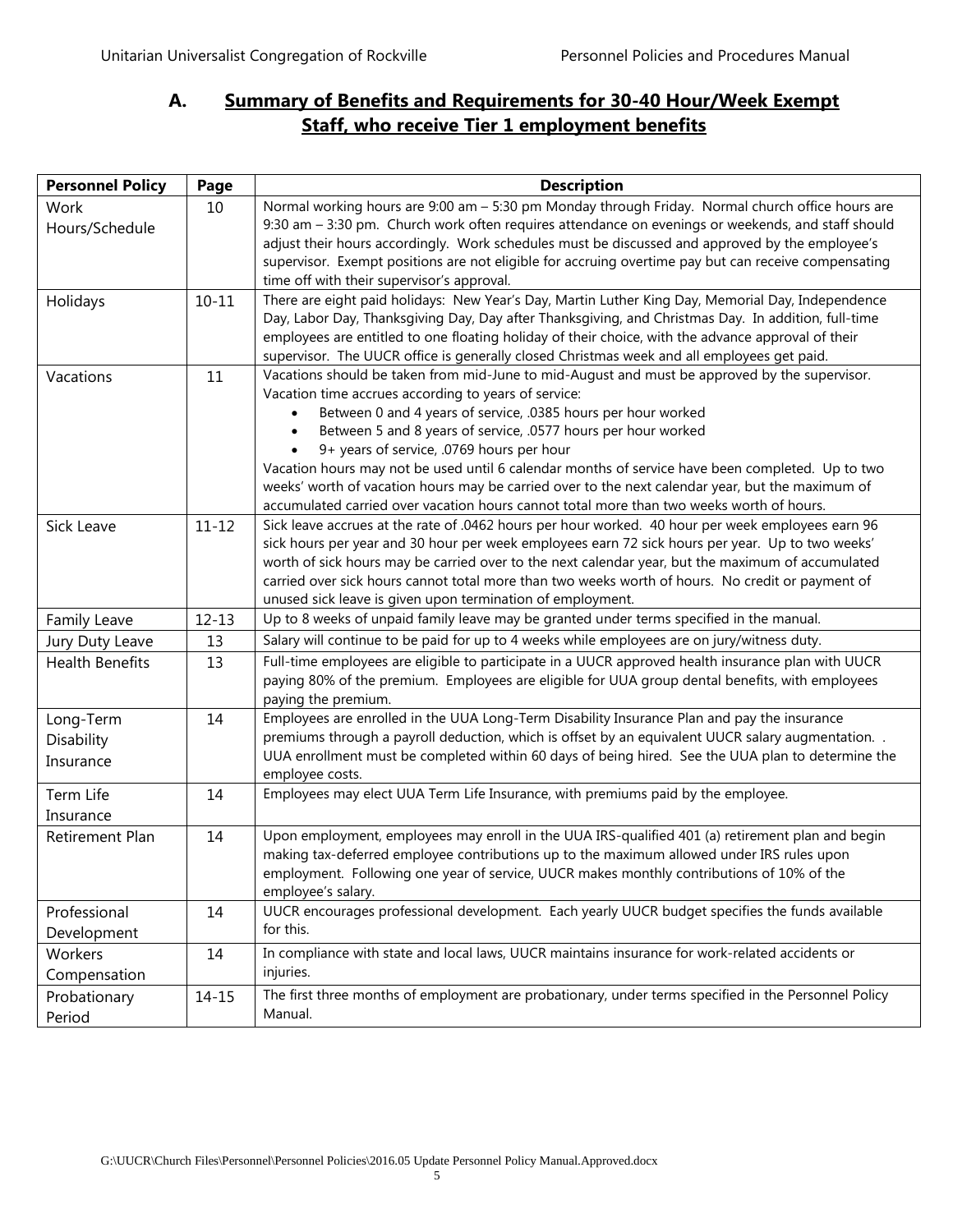# <span id="page-5-0"></span>**B. Summary of Benefits and Requirements for 20-29 Hour/Week Exempt Staff, who receive Tier 2 employment benefits**

| <b>Personnel Policy</b> | Page      | <b>Description</b>                                                                                                                                                                                        |
|-------------------------|-----------|-----------------------------------------------------------------------------------------------------------------------------------------------------------------------------------------------------------|
| Work                    | 10        | Normal working hours are 9:00 am - 5:30 pm Monday through Friday. Normal church office hours are                                                                                                          |
| Hours/Schedule          |           | 9:30 am - 3:30 pm. Church work often requires attendance on evenings or weekends, and staff should                                                                                                        |
|                         |           | adjust their hours accordingly. Work schedules must be discussed and approved by the employee's                                                                                                           |
|                         |           | supervisor. Exempt positions are not eligible for accruing overtime pay but can receive compensating                                                                                                      |
|                         |           | time off with their supervisor's approval.                                                                                                                                                                |
| Holidays                | $10 - 11$ | There are eight paid holidays: New Year's Day, Martin Luther King Day, Memorial Day, Independence                                                                                                         |
|                         |           | Day, Labor Day, Thanksgiving Day, Day after Thanksgiving, and Christmas Day. In addition, full-time                                                                                                       |
|                         |           | employees are entitled to one floating holiday of their choice, with the advance approval of their                                                                                                        |
|                         |           | supervisor. The UUCR office is generally closed Christmas week and all employees get paid.                                                                                                                |
| Vacations               | 11        | Vacations should be taken from mid-June to mid-August and must be approved by the supervisor.                                                                                                             |
|                         |           | Vacation time accrues according to years of service:                                                                                                                                                      |
|                         |           | Between 0 and 4 years of service, .0385 hours per hour worked                                                                                                                                             |
|                         |           | Between 5 and 8 years of service, .0577 hours per hour worked                                                                                                                                             |
|                         |           | 9+ years of service, .0769 hours per hour                                                                                                                                                                 |
|                         |           | Vacation hours may not be used until 6 calendar months of service have been completed. Up to two                                                                                                          |
|                         |           | weeks' worth of vacation hours may be carried over to the next calendar year, but the maximum of                                                                                                          |
|                         |           | accumulated carried over vacation hours cannot total more than two weeks worth of hours.                                                                                                                  |
| Sick Leave              | $11 - 12$ | Sick leave accrues at the rate of .0462 hours per hour worked. 29 hour per week employees earn 69.6<br>sick hours per year and 20 hour per week employees earn 46.2 sick hours per year. Up to two weeks' |
|                         |           | worth of sick hours may be carried over to the next calendar year, but the maximum of accumulated                                                                                                         |
|                         |           | carried over sick hours cannot total more than two weeks worth of hours. No credit or payment of                                                                                                          |
|                         |           | unused sick leave is given upon termination of employment.                                                                                                                                                |
| Family Leave            | $12 - 13$ | Up to 8 weeks of unpaid family leave may be granted under terms specified in the Personnel Policy                                                                                                         |
|                         |           | Manual (must have been employed for at least 12 months and work at least 24 hours/week).                                                                                                                  |
| Jury Duty Leave         | 13        | Salary at the scheduled weekly rate will be paid for up to 4 weeks while employees are on jury/witness                                                                                                    |
|                         |           | duty.                                                                                                                                                                                                     |
| <b>Health Benefits</b>  | 13        | Part-time employees working 20 or more hours per week and less than 30 hours per week are eligible to                                                                                                     |
|                         |           | participate in the UUCR-approved health insurance plan but must pay 100% of the plan costs Employees                                                                                                      |
|                         |           | are eligible for UUA group dental benefits, with employees paying the premium.                                                                                                                            |
| Long-Term               | 14        | Employees are enrolled in the UUA Long-Term Disability Insurance Plan and pay the insurance                                                                                                               |
| Disability              |           | premiums through a payroll deduction, which is offset by an equivalent UUCR salary augmentation                                                                                                           |
| Insurance               |           | UUA enrollment must be completed within 60 days of being hired. See the UUA plan to determine the                                                                                                         |
|                         |           | employee costs.                                                                                                                                                                                           |
| Term Life               | 14        | Employees may elect UUA Term Life Insurance, with premiums paid by the employee.                                                                                                                          |
| Insurance               |           |                                                                                                                                                                                                           |
| Retirement Plan         | 14        | Upon employment, employees may enroll in the UUA IRS-qualified 401 (a) retirement plan and begin                                                                                                          |
|                         |           | making tax-deferred employee contributions up to the maximum allowed under IRS rules upon                                                                                                                 |
|                         |           | employment. Following one year of service, UUCR makes monthly contributions of 10% of the                                                                                                                 |
|                         |           | employee's salary.                                                                                                                                                                                        |
| Professional            | 14        | UUCR encourages professional development. Each yearly UUCR budget specifies the funds available                                                                                                           |
| Development             |           | for this.                                                                                                                                                                                                 |
| Workers                 | 14        | In compliance with state and local laws, UUCR maintains insurance for work-related accidents or                                                                                                           |
| Compensation            |           | injuries.                                                                                                                                                                                                 |
| Probationary            | $14 - 15$ | The first three months of employment are probationary, under terms specified in the Personnel Policy                                                                                                      |
|                         |           | Manual.                                                                                                                                                                                                   |
| Period                  |           |                                                                                                                                                                                                           |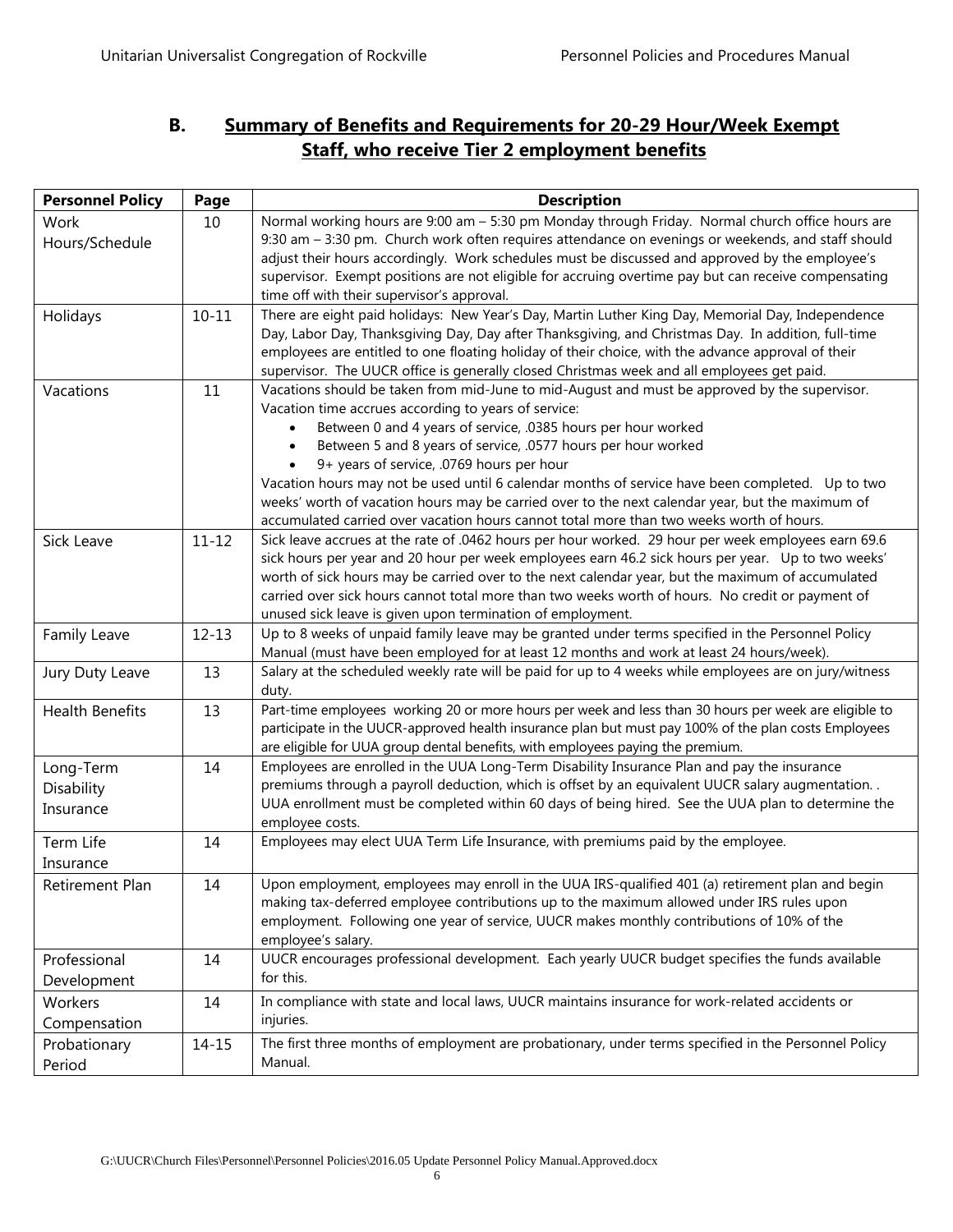# <span id="page-6-0"></span>**C. Summary of Benefits and Requirements for Other Exempt Staff and Hourly Non-exempt Staff, who receive Tier 3 employment benefits**

| <b>Personnel Policy</b> | Page      | <b>Description</b>                                                                                         |
|-------------------------|-----------|------------------------------------------------------------------------------------------------------------|
| Work                    | 10        | Normal working hours are 9:00 am - 5:30 pm Monday through Friday. Normal church office hours are           |
| Hours/Schedule          |           | 9:30 am - 3:30 pm. Church work often requires attendance on evenings or weekends, and staff should         |
|                         |           | adjust their hours accordingly. Work schedules must be discussed and approved by the employee's            |
|                         |           | supervisor. Non-Exempt positions are eligible for accruing overtime pay.                                   |
| Holidays                | $10 - 11$ | There are seven paid holidays: New Year's Day, Martin Luther King Day, Memorial Day, Labor Day,            |
|                         |           | Thanksgiving Day, Day after Thanksgiving, and Christmas Day. Hourly employees receive a paid               |
|                         |           | holiday if it falls on one of their normal workdays; they receive their normal scheduled pay for that day. |
| Vacations               | 11        | Vacations should be taken from mid-June to mid-August and must be approved by the supervisor.              |
|                         |           | Hourly employees do not get paid vacation time. For exempt employees, vacation time accrues                |
|                         |           | according to years of service:                                                                             |
|                         |           | Between 0 and 4 years of service, .0385 hours per hour worked                                              |
|                         |           | Between 5 and 8 years of service, .0577 hours per hour worked                                              |
|                         |           | 9+ years of service, .0769 hours per hour                                                                  |
|                         |           | Vacation hours may not be used until 6 calendar months of service have been completed. Up to two           |
|                         |           | weeks' worth of vacation hours may be carried over to the next calendar year, but the maximum of           |
|                         |           | accumulated carried over vacation hours cannot total more than two weeks worth of hours.                   |
| Sick Leave              | $11 - 12$ | Hourly employees do not accrue sick leave. For exempt employees, sick leave accrues at the rate of         |
|                         |           | .0462 hours per hour worked. 15 hour per week employees earn 39.8 sick hours per year and 12 hour          |
|                         |           | per week employees earn 25.5 sick hours per year. Up to two weeks' worth of sick hours may be              |
|                         |           | carried over to the next calendar year, but the maximum of accumulated carried over sick hours cannot      |
|                         |           | total more than two weeks worth of hours. No credit or payment of unused sick leave is given upon          |
|                         |           | termination of employment.                                                                                 |
| Family Leave            | $12 - 13$ | Hourly employees are not eligible for family leave. For exempt employees, up to 8 weeks of unpaid          |
|                         |           | family leave may be granted under terms specified in the Personnel Policy Manual (must have been           |
|                         |           | employed for at least 12 months and work at least 24 hours/week).                                          |
| Jury Duty Leave         | 13        | Hourly employees are not eligible for jury duty leave. Exempt employees are paid their salary at the       |
|                         |           | scheduled weekly rate for up to 4 weeks while are on jury/witness duty.                                    |
| <b>Health Benefits</b>  | 13        | Employees working between 15 and 19 hours per week are eligible to in the UUCR-approved health             |
|                         |           | insurance plan but must pay 100% of the plan costs. Employees working less than 15 hours per week          |
|                         |           | are not eligible to participate in the UUCR-approved health insurance plan.                                |
| Long-Term               | 14        | Employees working between 15 and 19 hours per week can enroll in the UUA Long-Term Disability              |
| Disability              |           | Insurance Plan but they pay 100% of the premiums. UUA enrollment must be completed within 60 days          |
| Insurance               |           | of being hired. See the UUA plan to determine the employee costs.                                          |
| Term Life               | 14        | Employees may elect UUA Term Life Insurance, with premiums paid by the employee.                           |
| Insurance               |           |                                                                                                            |
| Retirement Plan         | 14        | Upon employment, employees may enroll in the UUA IRS-qualified 401 (a) retirement plan and begin           |
|                         |           | making tax-deferred employee contributions up to the maximum allowed under IRS rules upon                  |
|                         |           | employment.                                                                                                |
| Professional            | 14        | Hourly employees do not participate in the UUCR professional development plan.                             |
| Development             |           |                                                                                                            |
| Workers                 | 14        | In compliance with state and local laws, UUCR maintains insurance for work-related accidents or            |
|                         |           | injuries.                                                                                                  |
| Compensation            |           |                                                                                                            |
| Probationary            | $14 - 15$ | The first three months of employment are probationary, under terms specified in the Personnel Policy       |
| Period                  |           | Manual.                                                                                                    |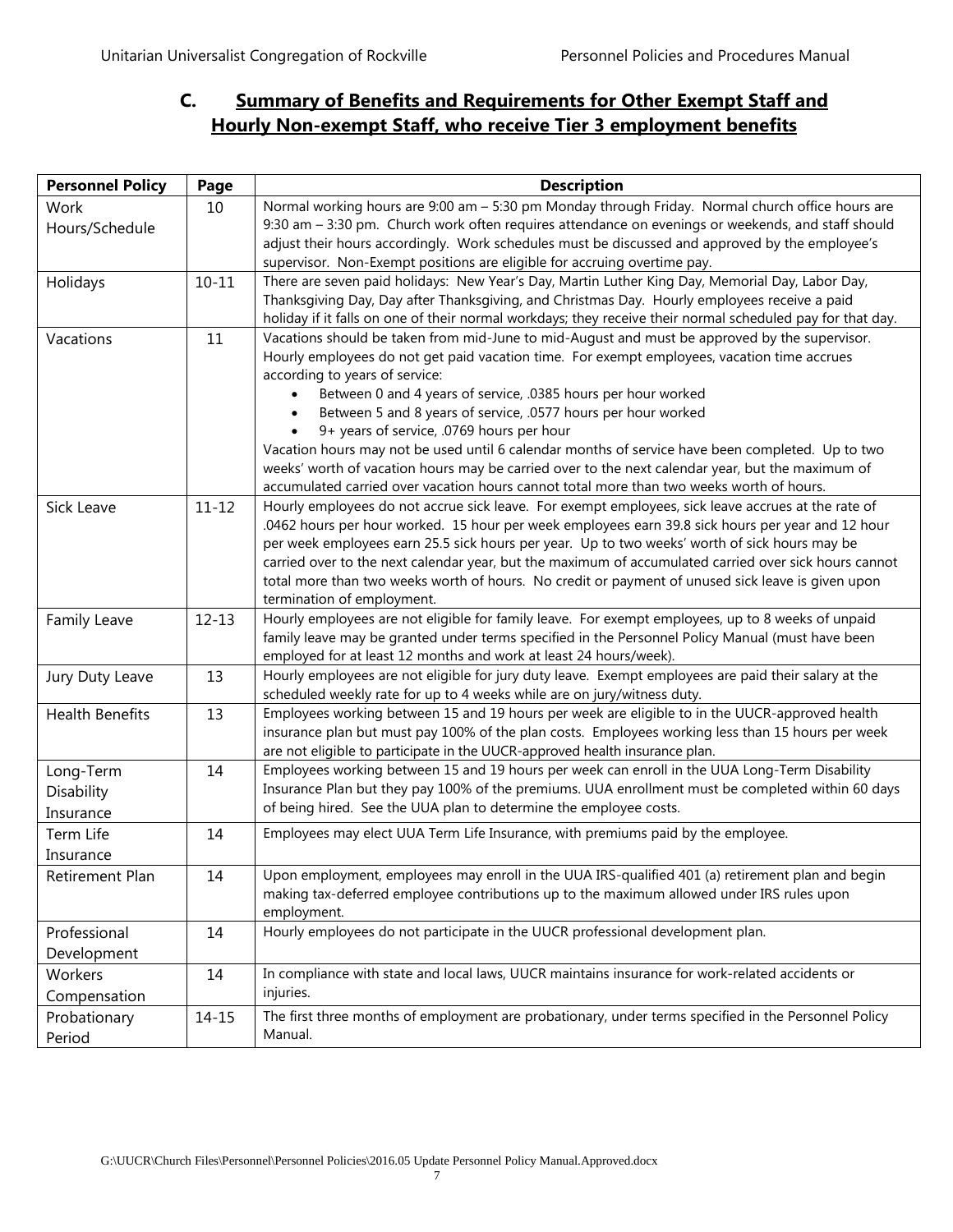# <span id="page-7-1"></span><span id="page-7-0"></span>**II. EMPLOYEE BENEFITS AND PERSONNEL PRACTICES**

## **A. Role of the Called Minister in Personnel Matters**

The UUCR Called Minister is the executive in charge of day-to-day management of the church and is the head of the staff. The Minister, in turn, is responsible to the UUCR Board of Trustees for timely, effective, and faithful implementation of the policies of UUCR. The role of the Minister is described throughout this document in relation to specific policies and procedures regarding personnel. The Minister will communicate with the Board about personnel issues on an agreed schedule. An Interim Minister shall consult with the President of the UUCR Board of Trustees and the Chair of the Committee on Ministry before acting on substantive personnel matters.

# **B. Role of the UUCR Personnel Committee**

<span id="page-7-2"></span>The UUCR Personnel Committee provides advice and support, on request, to the Minister and the Board of Trustees on issues related to UUCR's personnel practices and on fair compensation and other personnel policies.

# <span id="page-7-3"></span>**C. Employment Descriptions**

- Called Ordained Ministerial staff
	- o are called by the Congregation and
	- o report to the Board of Trustees in accordance with the Bylaws and their employment contracts.
	- Staff are all others and are either exempt or non-exempt employees.
		- o Exempt employees:
			- **•** receive a salary that is predetermined per payroll period;
			- exercise independent judgment and discretion in performing their work;
			- **EXECT** implement congregation policies and/or congregation operations;
			- **n** make decisions regarding their work product; and
			- have some flexibility in their work schedules and exercise professional judgment to accomplish their work.
		- o Non-exempt employees are hourly employees and are paid only for the hours they work.

# <span id="page-7-4"></span>**D. Employment Categories**

- Exempt Salaried Employees are regularly scheduled to work 30 to 40 hours per week (1500 hours or more per year). These employees receive Tier 1 employment benefits.
- Exempt Salaried Employees are regularly scheduled to work 20 to 29 hours per week (1000 to 1499 hours per year). These employees receive Tier 2 employment benefits.
- Exempt Salaried Employees are regularly scheduled to work less than 20 hours per week (less than 1000 hour per year) and Hourly Employees who are paid, by the hour, based upon actual hours worked. These employees receive Tier 3 employment benefits.
- Every employment offer or contract should identify the position as exempt or nonexempt employment and should state the number of hours per week that the employee will be scheduled to work. In some cases it may be preferable to identify the hours per year or simply state that the offer is for a full-time employment position.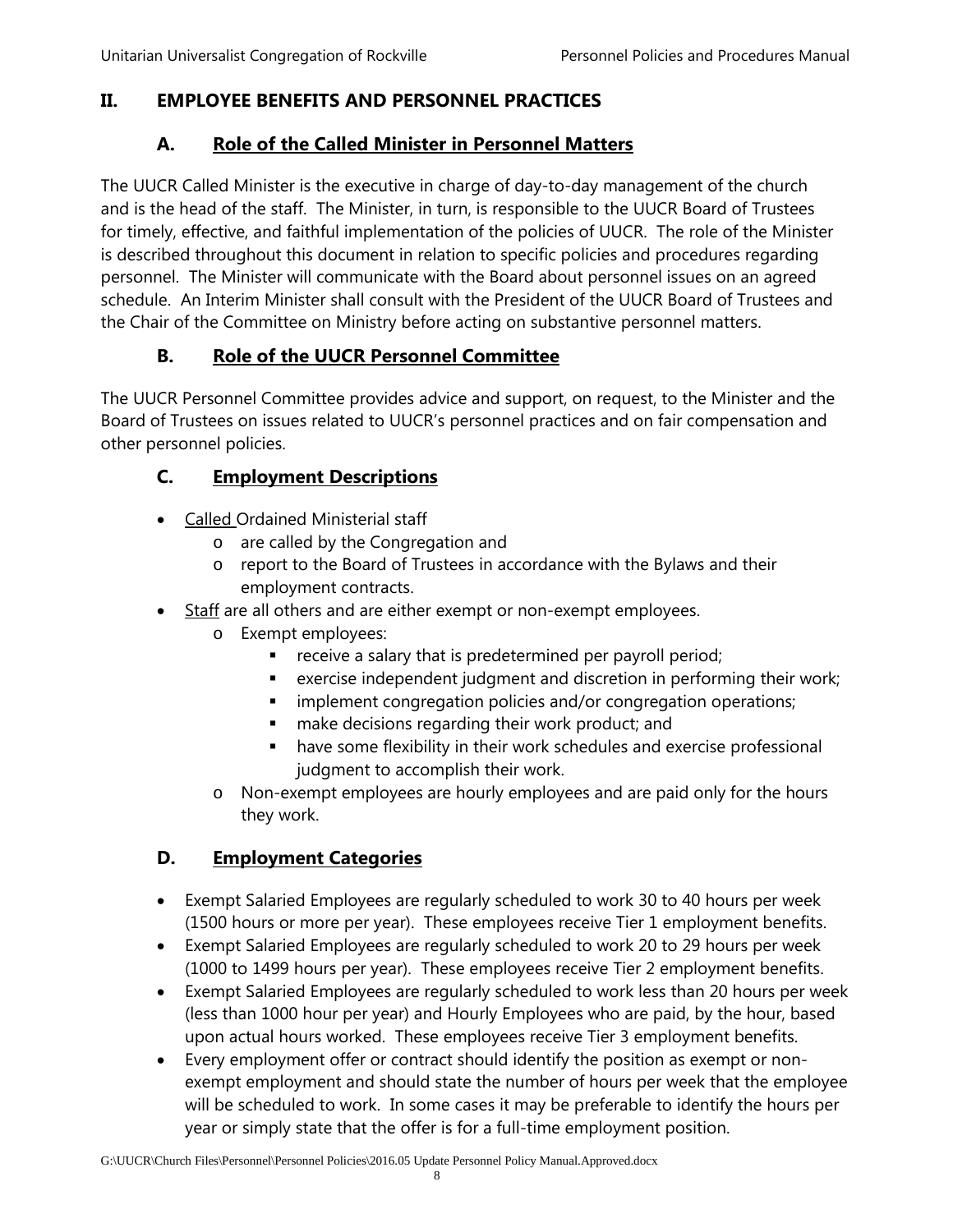## **E. Supervision**

<span id="page-8-0"></span>Every employment position shall have a supervisor. The supervisory relationship should be clear prior to hire and thereafter.

 The minister (or senior minister) is the executive in charge of the staff and the operation of UUCR. All other staff report to a supervisor who is identified in their offer for hire and/or job description. The identified supervisor will be responsible for:

- ensuring that the staff member has a copy of the *UUCR Personnel Policies and Procedures Manual;*
- ensuring that the staff member knows his or her terms of employment (hours to be worked, procedures for leave requests, pay, etc.);
- maintaining a current job description for each assigned employee; and
- day-to-day supervision of each assigned employee.

In consultation with the Minister, the supervisor will:

- monitor each assigned employee's performance and provide appropriate feedback to the employee;
- approve and monitor the employee's performance plan, which should be reviewed and evaluated for its appropriateness periodically and preferably at least once a year;
- make recommendations concerning raises; and
- guide, for each assigned employee, a professional development plan, if appropriate.

# **F. Job Descriptions**

<span id="page-8-1"></span>To assist staff in performing their responsibilities, UUCR maintains job descriptions for all staff. These descriptions should be reviewed and updated periodically to ensure accuracy. When a new position is established, a new job description will be written by the supervisor and approved by the Minister or Board of Trustees, as appropriate.

When a job has undergone significant change, employees may request that their supervisor revise their job description. Job descriptions require the approval of the Minister or the Board of Trustees, if appropriate. If the revised position requires a monetary adjustment, the supervisor will recommend a pay change to the Minister who will coordinate with the Board of Trustees for its approval and inclusion in the annual budget process.

# **G. Pay Period**

<span id="page-8-2"></span>Paychecks are issued on the 15<sup>th</sup> and the last day of the month. If either day falls on a weekend or holiday, checks will be issued the preceding workday.

# **H. Vacation and Sick Time Recording and Reporting**

<span id="page-8-3"></span>Employees will request vacation time at least two weeks prior to their first day of planned leave, by completing an Absence Request Form and submitting it to their supervisor for approval. A copy of the supervisor's signed form will be given to the church administrator so that the leave time can be entered into the UUCR payroll system.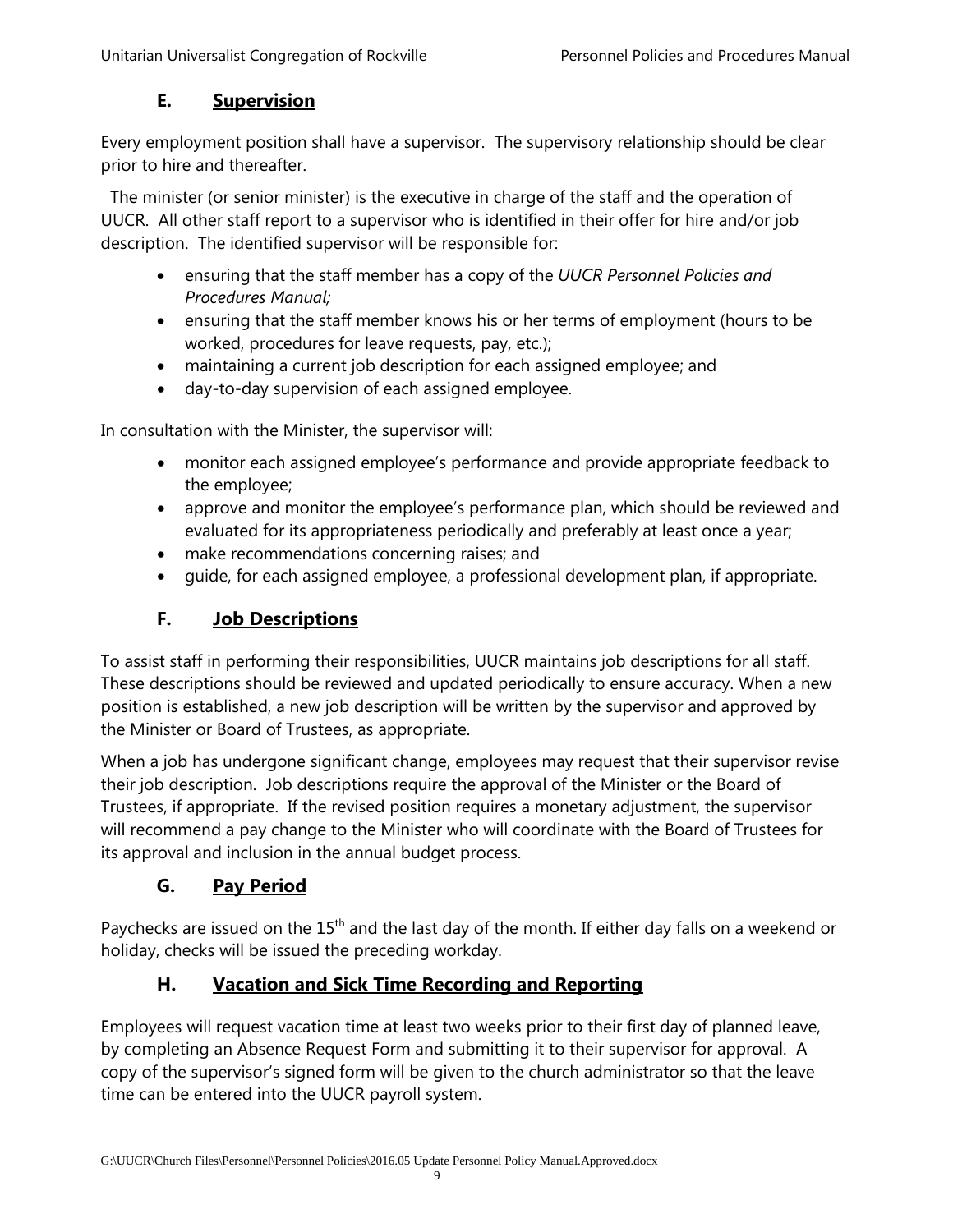Employees using sick hours will also request/report sick time using the Absence Request Form no later than 5 days after their return to work. A copy of the supervisor's signed form will be given to the church administrator so that the leave time can be entered into the UUCR payroll system.

Hourly employees or their supervisor are to provide their record of hours worked to the Church Administrator in accordance with the payroll schedule published by the Church Administrator at the beginning of each calendar year.

The payroll service tracks the annual vacation and sick leave usage and includes this information on employee payroll stubs. The Church Administrator can generate reports for the supervisor showing the leave status of an employee for a given period. The Church Administrator will enter any adjustments to a staff member's paycheck (such as accounting for unpaid leave used, etc.). Payroll records should be kept on file for at least five years following the termination of employment.

# **I. Work Hours/Schedule**

<span id="page-9-0"></span>Normal UUCR office hours for staff are from 9:00 am –5:30 pm, Monday through Friday. Because the nature of church business frequently requires attendance at evening meetings or weekend activities for some staff, individual staff should adjust their schedule accordingly. Work schedules must be discussed and approved by the employee's supervisor. While the nature of the work may require a flexible schedule, employees are responsible for devoting the weekly number of hours specified in their employment contract or agreement to the job.

# **J. Extra Hours Worked**

<span id="page-9-1"></span>UUCR employees who are covered by federal law (FLSA) or Maryland state wage and hour laws are considered non-exempt employees and must be paid overtime for hours worked in excess of 40 hours/week. Employees not covered (exempt) by FLSA and state laws are typically executive, administrative, and professional employees whose work requires the consistent exercise of discretion and judgment. At UUCR, exempt employees are normally hired as salaried employees. Employees who do not meet these criteria or other specific industry exceptions are considered covered (non-exempt) for purposes of wages and overtime. At UUCR, non-exempt employees are normally paid on an hourly basis. Employees who are exempt from coverage under these laws may be granted compensatory time off for work that exceeds their regular work week. All employees (exempt and non-exempt) must obtain prior written approval from their supervisor to work extra hours (overtime hours) or to take compensatory (comp) time off. A copy of the written approval statement must be provided to the Church Administrator, who will retain the record in the personnel records file. The approval statement must identify when the comp time can be used or when the extra hours are to be worked. All comp time must be used in the calendar year when it was earned and does not accrue beyond the calendar year in which it was earned.

# <span id="page-9-2"></span>**K. Holidays and Vacation**

#### 1. Paid Holidays

<span id="page-9-3"></span>The following eight standard paid holidays will be granted to full-time and part-time salaried employees:

- New Year's Day  **Martin Luther King Day**
-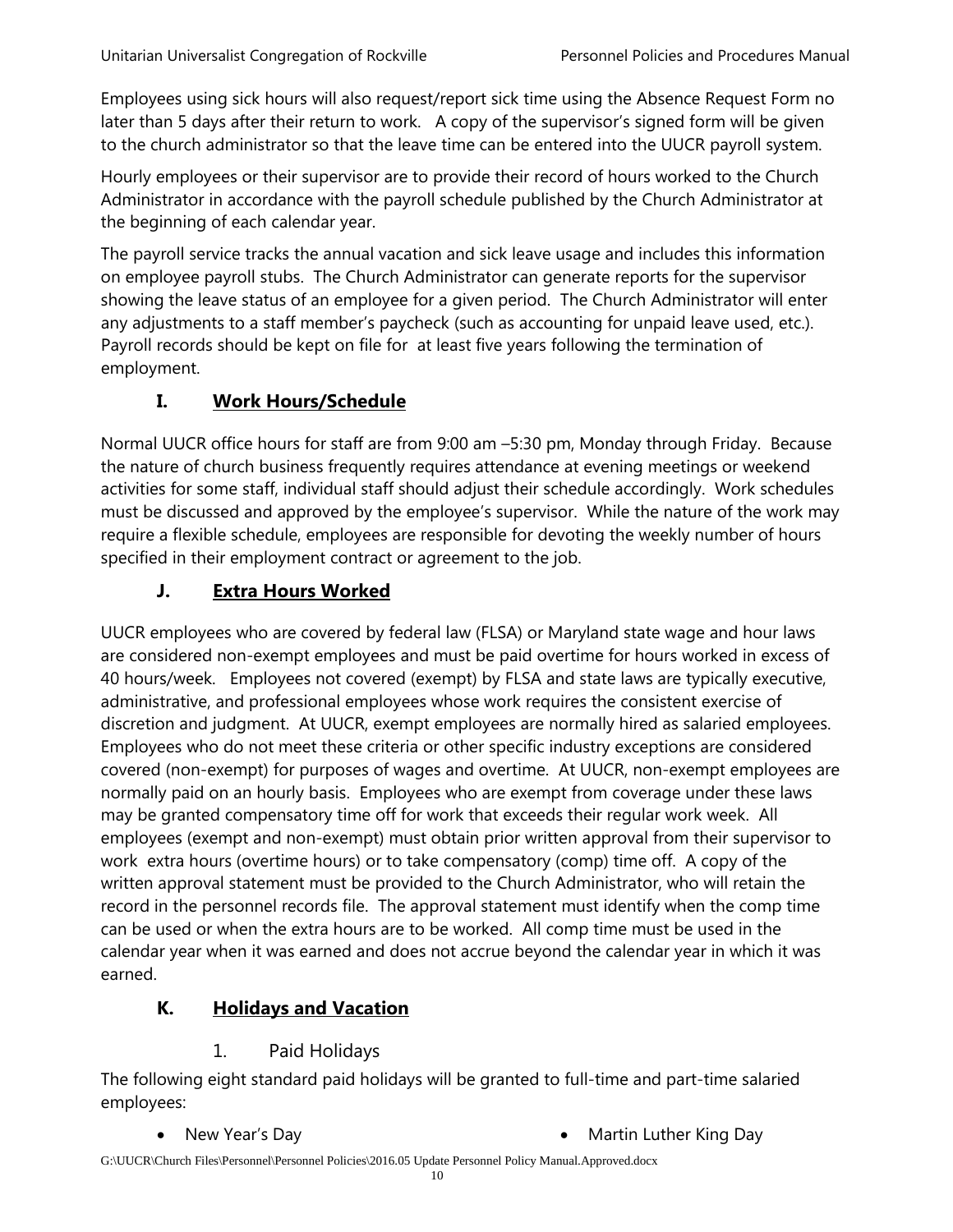Unitarian Universalist Congregation of Rockville **Personnel Policies and Procedures Manual** 

- Memorial Day
- Independence Day
- Labor Day

- Thanksgiving Day
- Day after Thanksgiving
- Christmas Day

Full-time salaried employees also are entitled to one floating holiday.

When a paid holiday falls on a Saturday, it is taken on the preceding Friday. When it falls on a Sunday, it is taken on the following Monday. Prior supervisor approval is required before a floating holiday is taken.

Part-time and hourly employees are entitled only to standard holidays that fall on one of their normal workdays. Part-time and hourly employees are paid for holidays falling on a regularly scheduled workday at their normal pay rate.

# 2. Vacation

<span id="page-10-0"></span>Paid vacation is provided to all full-time and part-time salaried employees. Hourly employees do not receive paid vacation. Vacation is accrued at the following rates, depending on length of UUCR service:

| Equalize Accru. Rate  |       |               | 0 to 4 Years |      |                        |        |       | 5 to 8 Years  |               |      | 9+ Years |       |       |                                    |                 |
|-----------------------|-------|---------------|--------------|------|------------------------|--------|-------|---------------|---------------|------|----------|-------|-------|------------------------------------|-----------------|
| Hours per week        | 40    | 30I           | 20           | 14.5 | 12                     | 40     | 30    | 20            | 14.5          | 12   | 40       | 30    | 20    | 14.5                               | 12 <sup>1</sup> |
| Hours worked per Year | 2080  | L560          | 1000         | 667  | 552                    | 2080   | 1560  | 10001         | 667           | 552  | 2080     | 1560  | 1000  | 667                                | 552             |
| Accrual Rate/Hour     |       | 0.0385 0.0385 |              |      | $0.0385$ 0.0385 0.0385 | 0.0577 |       | 0.0577 0.0577 | 0.0577 0.0577 |      |          |       |       | 0.0769 0.0769 0.0769 0.0769 0.0769 |                 |
| Vaca Hours Per Year   | 80.0  | 60.0          | 38.5         | 25.7 | 21.2                   | 120.0  | 90.0  | 60.0          | 43.5          | 36.0 | 160.0    | 120.0 | 80.0  | 58.0                               | 48.0            |
| Vaca Davs Per Year    | 10.00 | 7.50          | 4.81         | 3.21 | 2.65I                  | 15.00  | 11.25 | 7.50 l        | 5.44          | 4.50 | 20.00    | 15.00 | 10.00 | 7.251                              | 6.00            |
| Pro Rata of Full Time | - 00  |               | 0.50         | 0.36 | 0.30                   |        |       | 0.5           |               |      |          |       | 0.50  | J.36                               | 0.30            |

Vacation should be taken from mid-June to mid-August, must be requested using an Absence Request Form, and must be approved by the supervisor. Supervisors may approve substitution of a religious holiday (such as Good Friday or Rosh Hashanah) for a UUCR-recognized holiday providing useful work can be accomplished when the office is closed for the UUCR-recognized holiday.

Up to two weeks' worth of vacation hours may be carried over to the next calendar year, but the maximum of accumulated carried over vacation hours cannot total more than two weeks worth of hours. Upon employment termination, the payroll value of the employee's accrued, unused vacation will be included in the employee's severance package.

New employees accrue vacation hours, but those hours may not be used until the completion of six months of service. In case of termination prior to six months, no vacation leave shall be paid.

Normally, the office is closed the week of Christmas, but employees are paid for what would be their normally scheduled days during that period. Employees will not accrue vacation time while on sabbatical leave.

# <span id="page-10-1"></span>**L. Leave**

# 1. Sick Leave

<span id="page-10-2"></span>Paid sick leave is provided to all full-time and part-time salaried employees. Hourly employees do not receive paid sick leave. Sick leave is accrued at the following rates, based on hours worked per week: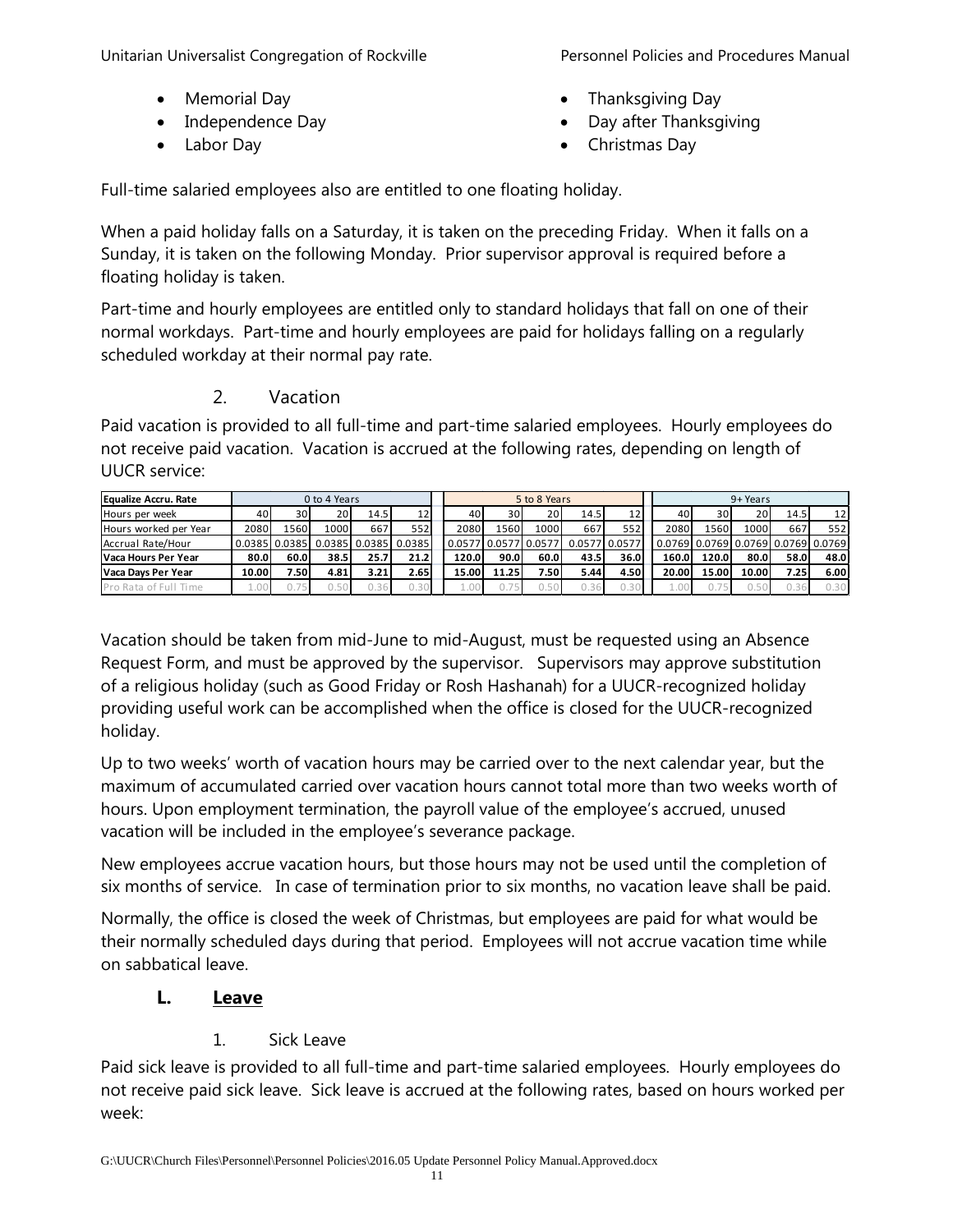| Hours per week             | 40     | 30     | 20     | 14.5   | 12     |
|----------------------------|--------|--------|--------|--------|--------|
| Weeks worked per           |        |        |        |        |        |
| year                       | 52     | 52     | 50     | 46     | 46     |
| Hours worked per Year      | 2080   | 1560   | 1000   | 667    | 552    |
| Accrual Rate/Hour          | 0.0462 | 0.0462 | 0.0462 | 0.0462 | 0.0462 |
| <b>Sick Hours Per Year</b> | 96.0   | 72.0   | 46.2   | 30.8   | 25.5   |
| <b>Sick Days Per Year</b>  | 12.00  | 9.00   | 5.77   | 3.85   | 3.18   |

Up to two weeks' worth of sick hours may be carried over to the next calendar year, but the maximum of accumulated carried over sick hours cannot total more than two weeks worth of hours. No credit or payment for unused sick leave will be given upon termination of employment. The supervisor may require appropriate documentation before approval is given for use of sick leave.

## 2. Family Leave

<span id="page-11-0"></span>Up to eight (8) weeks of Unpaid Family Leave will be granted upon request to full-time and parttime exempt employees for the birth or adoption of a child or because of a serious health condition of the employee or a member of the employee's family. A family member is defined as a parent, spouse, parent of spouse, children and spouses of children, brothers, sisters and spouses thereof, or any individual related by blood or affinity whose close association with the employee is the equivalent of a family relationship. Hourly employees do not receive family leave.

Family leave may be used for a leave of absence of up to three (3) days with pay for the death/bereavement of an immediate family member. The number of paid days off will be determined by the Church Administrator in consultation with the Minister.

To be eligible for family leave, employees must have been employed by UUCR for at least 12 months and have worked at least 1250 hours (or 24 hours per week) during the preceding twelve months prior to taking the leave. Family Leave is requested by submitting an Absence Request Form to the supervisor. The supervisor approves the request after consultation with the Minister. A copy of the supervisor's signed request form will be given to the church administrator so that the leave time can be entered into the UUCR payroll system.

Other benefits, as described under the Other Benefits section below, will continue to be paid during periods of approved unpaid leave.

For family leave purposes, the definition of serious health condition means an illness, injury, impairment, or physical or mental condition involving inpatient care or continuing treatment by a health care provider. Continuing treatment involves a period of incapacity of more than three (3) consecutive calendar days and any subsequent treatment that also involves treatment two or more times by a health care provider, due to pregnancy or prenatal care; due to a chronic serious health condition that requires periodic treatment by a health care provider over an extended period and that may cause episodic rather than continuing incapacity, such as diabetes; permanent or long-term incapacity due to a condition for which treatment may not be effective; or any period of absence to receive multiple treatments by a health care provider either for restorative surgery after an accident or injury or for a condition such as cancer that would likely result in a period of incapacity of more than three (3) consecutive calendar days without medical treatment.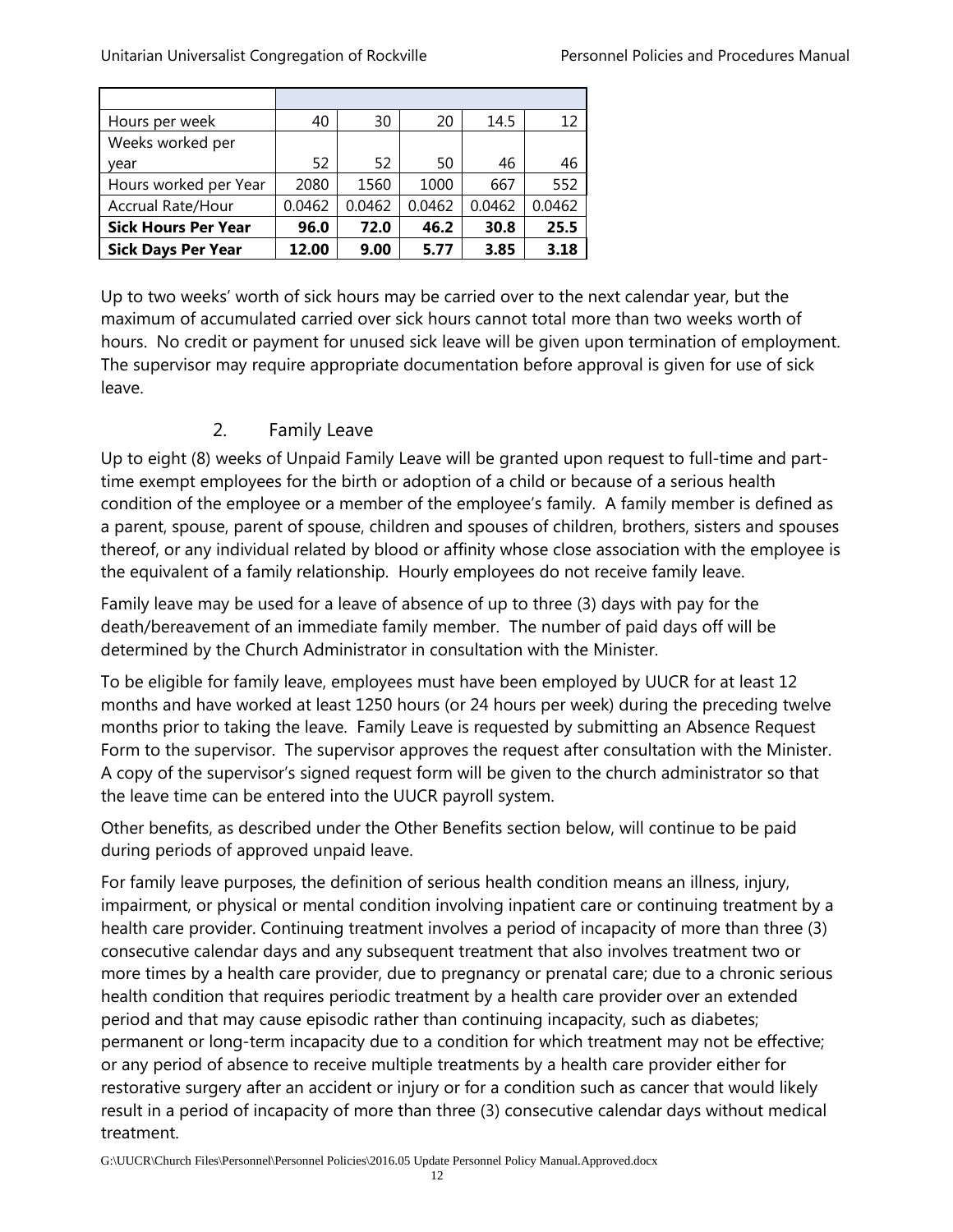The calendar year is the twelve (12) month period during which the eight (8) workweeks of leave can be taken.

Up to four (4) weeks of paid leave may be granted by the Minister (in consultation with the Board of Trustees), after exhausting sick leave, to employees requesting it for pregnancy or short-term disability; such as non-elective surgery and recovering from surgery. The total of unpaid leave and paid leave will not exceed twelve (12) weeks under this section.

## 3. Jury/Witness Duty Leave

<span id="page-12-0"></span>Salary, at the weekly scheduled rate, will continue to be paid for up to 4 weeks while exempt employees are on jury/witness duty.

## 4. Unpaid Leaves of Absence

<span id="page-12-1"></span>Unpaid leave of absence for an emergency may be granted at the supervisor's discretion and in consultation with the Minister. Other benefits, as described under the Other Benefits section below, will not be paid for an unpaid leave of absence of more than two weeks. As long as the employee pays the premiums, premium-based benefits will continue to apply based upon the terms of those benefits.

# 5. Military Leave Without Pay

<span id="page-12-2"></span>Employees who are members of the uniformed services of the United States (including state National Guards or other reserve units) will be granted unpaid leaves of absence in accordance with state or federal law to perform military duties on a voluntary or involuntary basis. Requests for military leave of absence must be made in writing and should include verification of the duty call from the military authority, the date the leave is to commence, and the expected date of return. Employees may choose to use accumulated vacation time for all or part of the period of military service. Leave of absence in excess of any available vacation time will be without pay. In accordance with applicable law, eligible employees will be reinstated to the same job upon returning from an authorized military leave of absence.

#### <span id="page-12-3"></span>**M. Other Benefits**

# 1. Health Benefits

<span id="page-12-4"></span>Full-time staff (those who work 30 hours or more per week are eligible to participate in a UUCRapproved health insurance plan with UUCR paying 80% of the premium. Part-time exempt staff who work 15 to 29 hours per week and hourly employees may participate in the UUCR health insurance plan, but they pay 100% of the plan costs. . New employees are eligible for health insurance coverage from the first day of their employment.

# 2. Long-Term Disability Insurance

<span id="page-12-5"></span>The UUA Long-Term Disability Insurance Plan is provided to employees who work at least 1000hours per year. These employees pay the insurance premiums through a payroll deduction which is offset by an equivalent UUCR salary augmentation. . Part-time and hourly employees who work between 750 and 1000 hours per year can also enroll in the UUA Long-Term Disability Insurance Plan, but they pay 100% of the plan premiums. Enrollment in the UUA plan must be completed within 60 days of being hired.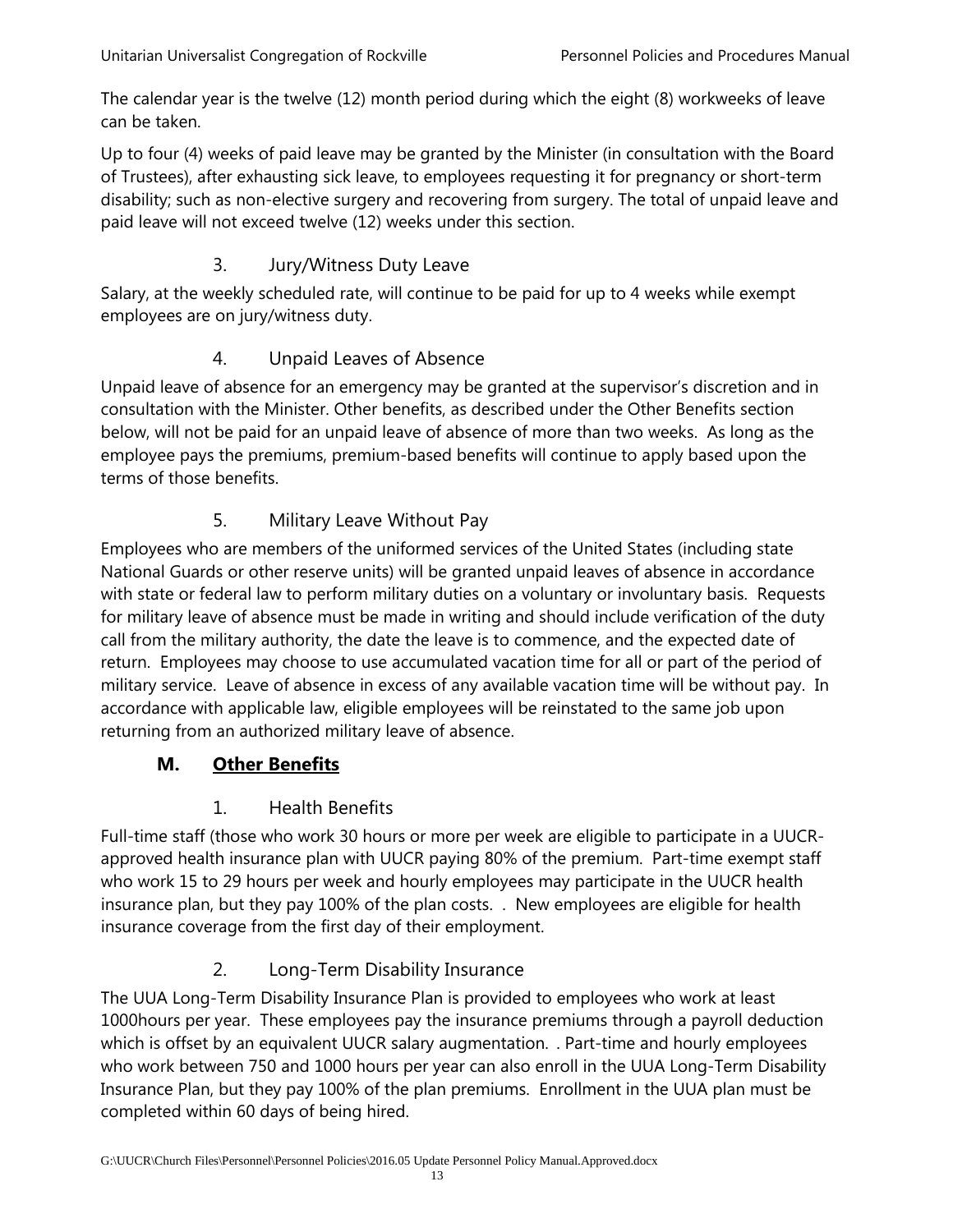### 3. Term Life Insurance

<span id="page-13-0"></span>The UUA Term Life Insurance Plan is available to all employees who work 750 or more hours/year, with the premium paid by the employee. UUCR does not contribute to the premium.

#### 4. Retirement Plan

<span id="page-13-1"></span>Upon employment, the Unitarian Universalist Organizations Retirement Plan offers employees the opportunity to make tax sheltered contributions to an IRS-qualified 401 (a) defined contribution retirement plan.

In addition, after one year of service to UUCR employees working 1000 or more hours per year (20+ hours per week), will receive monthly contributions to their retirement fund from UUCR. In 2016, this contribution is 10% of salary; or, if lower, the maximum allowable dollar figure according to IRS rules, of the employee's taxable income (UUCR's contribution amount is established each year in its annual budget and it may change year to year). In addition to UUCR's contribution, employees are encouraged to make their own pre-tax voluntary contributions up to the maximum allowable under IRS tax law. Professional Development and Continuing Education

UUCR encourages the continued development of its employees and, as priorities and budget permit, encourages supervisors to use budgeted professional development funds to cover the costs of employees enrolling in work-related classes, seminars, or conferences that will enhance their skills, knowledge, and abilities. Employees are encouraged to identify professional development opportunities far enough in advance to allow for their inclusion in the annual budget. Hourly employees do not participate in the professional development and continuing education plan. All use of professional development funds must be approved by a supervisor based on vouchers submitted for payment as required by UUCR's reimbursement procedures.

# 5. Workers Compensation

<span id="page-13-2"></span>UUCR complies with state and local workers compensation laws, maintaining insurance for those injuries or illnesses sustained by employees in the course of their employment. Any employee who sustains a work-related injury or illness, no matter how slight, should inform his or her supervisor immediately.

#### 6. Probationary Period

<span id="page-13-3"></span>The first three months of employment are probationary. Probationary employees:

- accrue vacation hours but the hours may not be used until the probationary period is completed (if termination occurs during the probationary period, no vacation leave shall be paid);
- may accrue and use sick leave;
- should not be granted unpaid leave of absence; and
- may be eligible for health benefits and long-term disability insurance benefits, depending upon the then current UUA insurance programs' coverage plan (UUCR uses the UUA programs to provide this type of insurance coverage).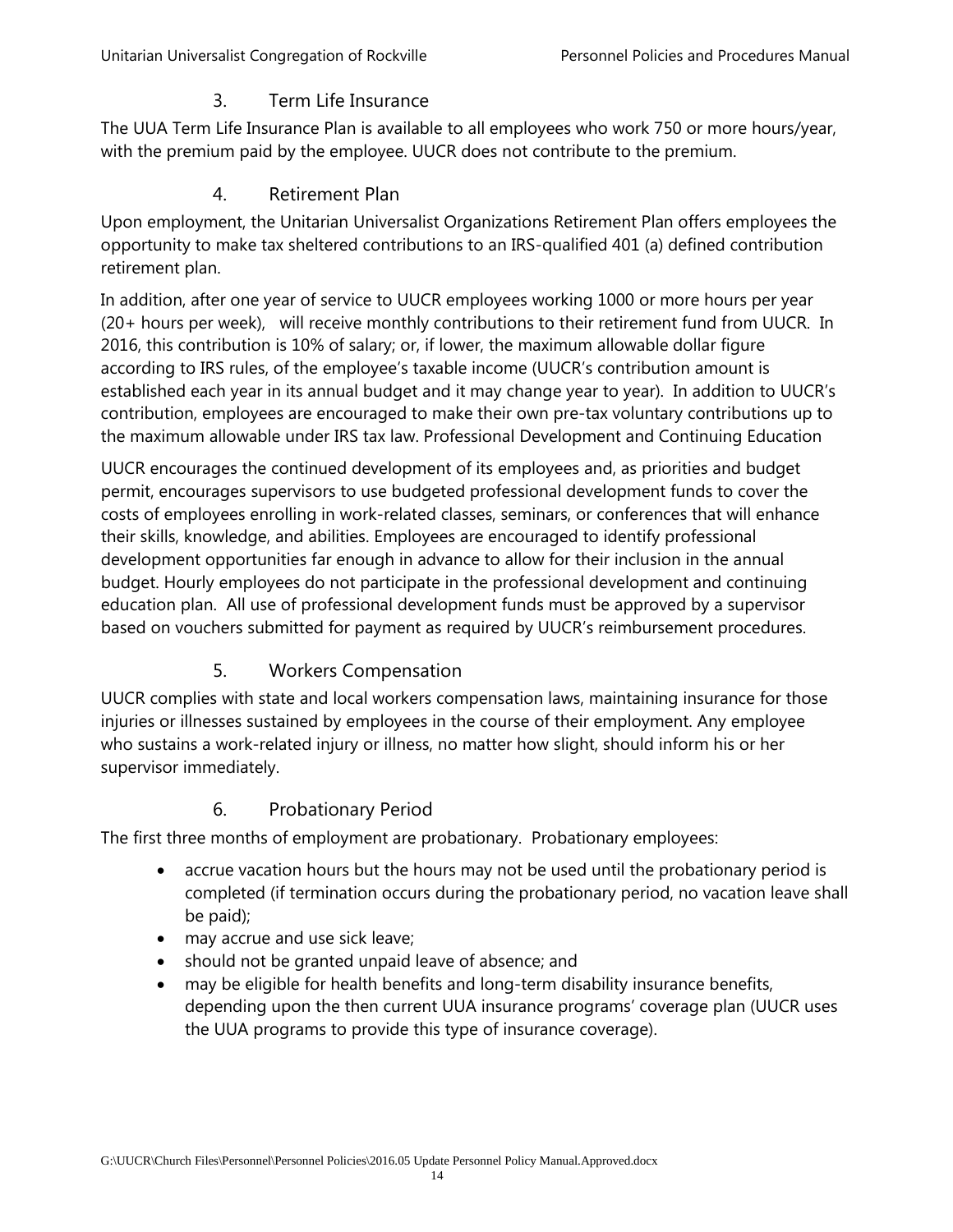#### <span id="page-14-1"></span><span id="page-14-0"></span>**III. PERSONNEL POLICIES**

## **A. Equal Employment Opportunity**

UUCR is committed to a fair, open, and equitable recruitment, hiring, and employment process, both because it is consistent with our values and because it is the best way to ensure that we hire the best-qualified candidates. At UUCR, employment decisions comply with all federal, state, and local laws and without regard to race, color, religion, gender, sexual orientation, national origin, age, disability, or any other classification protected by law. Employees who have questions about discrimination in the workplace, or who believe this policy has been violated, should report their concerns immediately to the Church Administrator and/or the Minister.

## <span id="page-14-2"></span>**B. New Hires for Non-called Positions**

#### 1. Filling an Existing Position

<span id="page-14-3"></span>The supervisor, after consultation with the Minister, should conduct and document an exit interview with the departing employee, if there is one.

The supervisor and Minister establish a selection committee that develops a timetable and plan for recruitment, which may include advertising in newspapers, contacts with area churches, and contacts with professional organizations.

The Board of Trustees, with the assistance of the Finance Committee, will approve the budget for a newly hired staff person.

The supervisor and selection committee screen the applications and conduct face-to-face or phone interviews, check references, and review other appropriate supporting materials. The selection committee may recommend a single candidate or rank order the candidates.

The Minister, or the selection committee with the approval of the Minister, makes the final selection for the position and notifies the candidate of his or her selection.

An offer letter will be prepared by the Church Administrator and signed by the Minister. It may be reviewed by the Personnel and Finance Committees if requested by the Minister. The letter, together with a job description, will be sent to the proposed new hire. An electronic copy will be provided to the Treasurer and Finance Chair for payroll documentation. Once the person has accepted the offer, they are to be provided with a copy of this Personnel Policy and Procedures Manual. The letter must clearly state

- hours of work:
- employee's supervisor;
- rate of pay;
- start date;
- identification of the position as exempt or non-exempt;
- successful background check requirement; and
- three-month probationary period.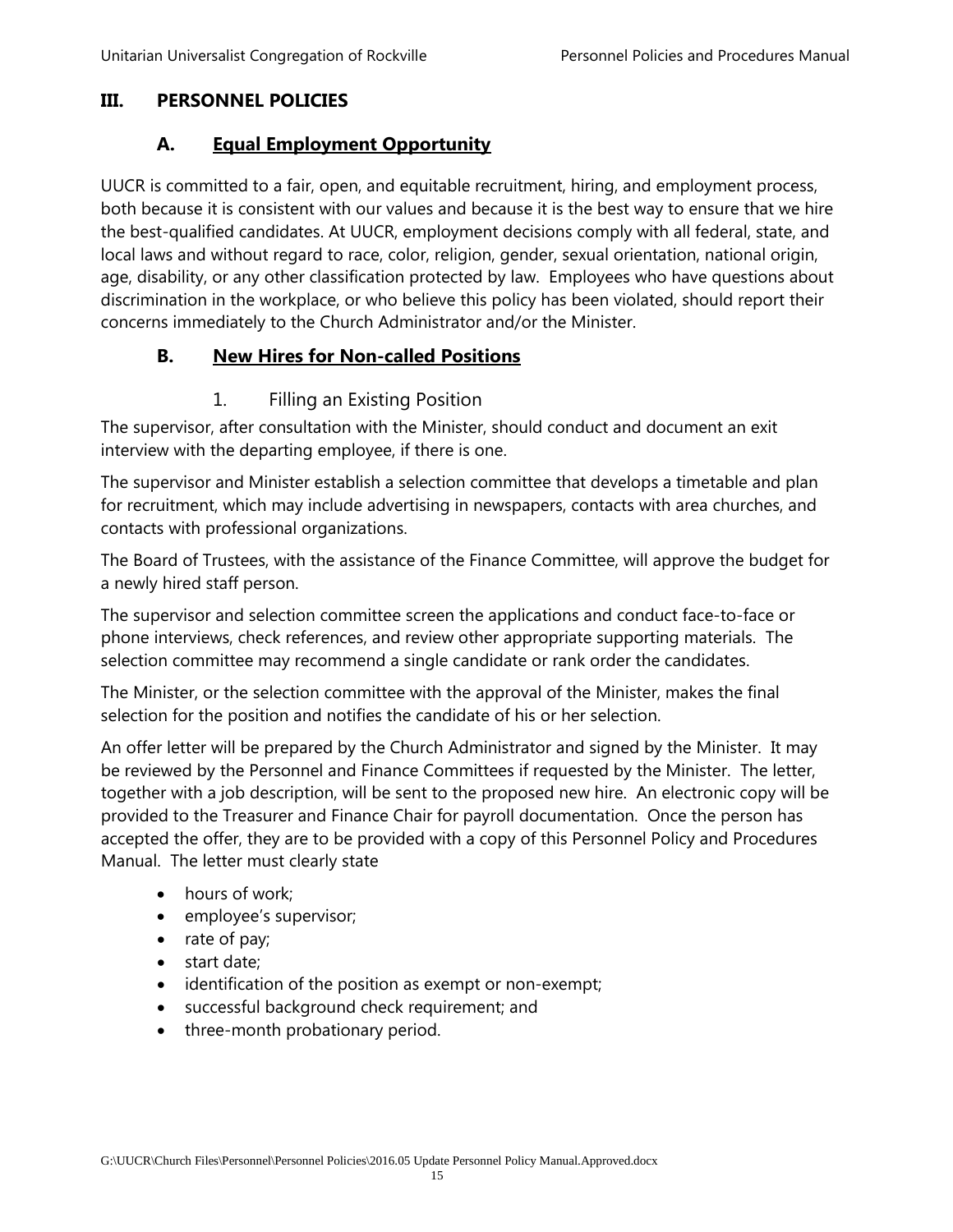#### 2. Filling a New Position

<span id="page-15-0"></span>If a new position or substantive reorganization of duties is proposed, the supervisor will generate options for the Minister to consider. Options must define the duties for the position, supervisory relationships, and salary estimates.

The Minister and the UUCR Board of Trustees will make a final decision about the nature of the position.

The supervisor will prepare a new job description consistent with the decision of the Minister and UUCR Board.

<span id="page-15-1"></span>The process continues as described above for filling an existing position.

#### **C. Salaries**

Salary increase recommendations should include estimates of the pay increase and the costs of all fringe benefits, such as:

- rate of pay before mandatory fringe benefits;
- mandatory fringe benefits (FICA, workers compensation);
- percent of full-time or estimated hours as appropriate;
- retirement, if applicable;
- disability;
- health insurance, if applicable; and
- professional expense/training, if applicable.

The Finance Committee will prepare precise budget figures for increases approved by the Board of Trustees based on actual insurance and other rates.

#### **D. Personnel Records**

<span id="page-15-2"></span>It is very important that employees keep all personal information provided to UUCR up to date. This information is essential for many purposes, including benefit administration, mailing information to the employee's home, and contacting friends or family in case of emergency. The Church Administrator should be promptly notified of any changes in:

- address and telephone number;
- marital status (including legal separation);
- legal change in employee's name;
- dependents;
- changes in beneficiaries;
- person to notify in case of emergency; and
- any relevant changes in licensing or education.

The Church Administrator will maintain in a personnel file a copy of all records for each staff position. General access to the file should be limited to those with an established need for such information. The file will include:

- the employment agreement and/or contract;
- time sheets and records of the use of leave;
- a current description of duties;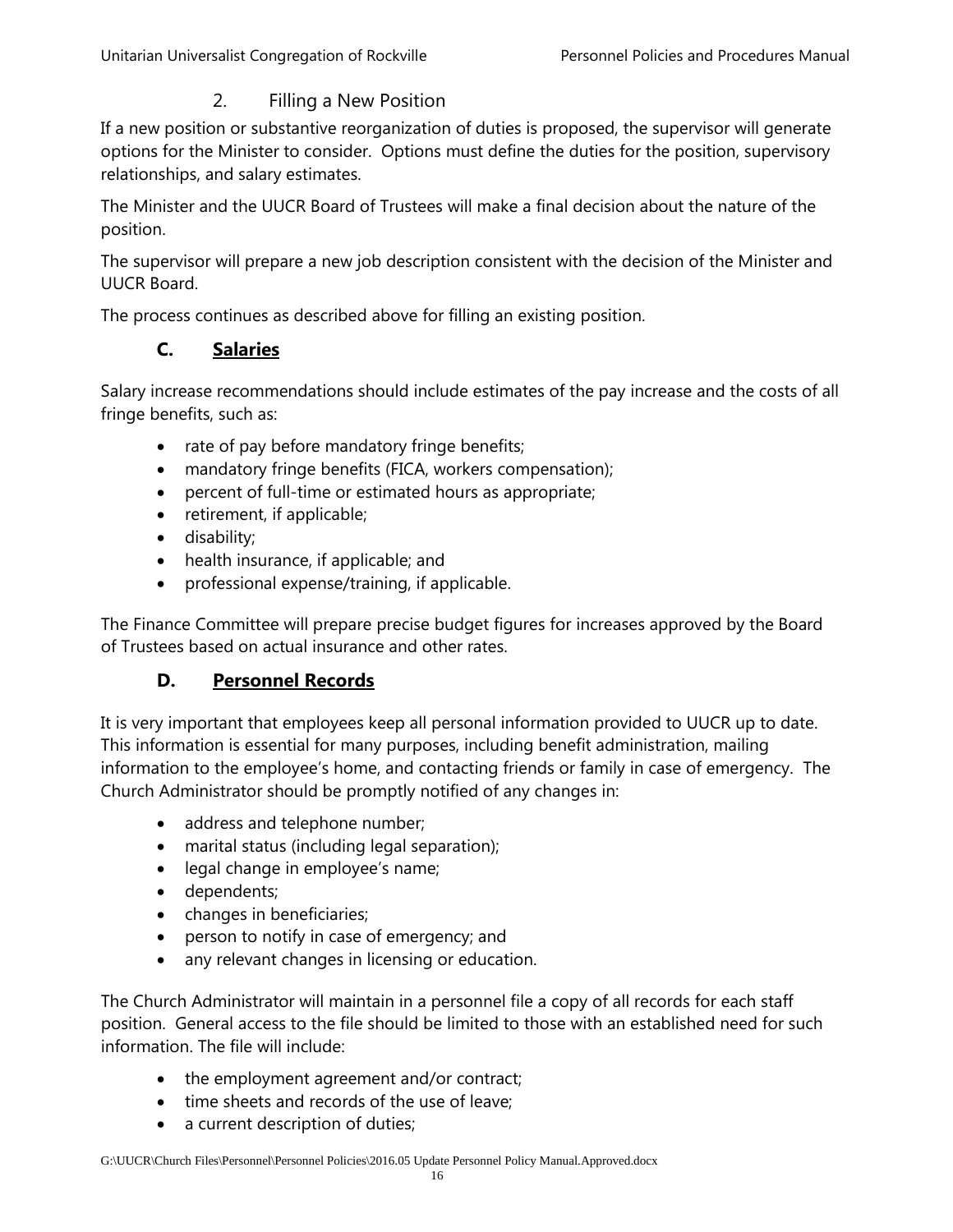- a copy of the 3 most recent performance plans; and
- a written notice of pay increases (prepared and distributed to affected employees by July 1 of each year).

The employee will maintain a record of development/training with a copy provided for the personnel file.

# **E. Conflict Resolution**

<span id="page-16-0"></span>Employment should be based on mutual respect and commitment to teamwork. The supervisor and staff member working together should resolve problems on the job. When this cannot be done successfully, either may seek the assistance of the Minister. The Minister should seek to resolve problems by facilitating communications, clarifying policies and procedures, or seeking alternative solutions. If the conflict is between the Minister and an employee, the employee may seek the assistance of the Committee on Ministry.

# **F. Resolution of Employee Complaints**

<span id="page-16-1"></span>Effective communication is essential for productive working relationships. To that end, employees are encouraged to discuss any concerns about work or suggestions for improving operations in the following manner:

The employee should present any complaint or grievance to his/her supervisor and together discuss the problem, applicable rules or policies, and possible resolution.

If discussion with the supervisor does not resolve the matter to the employee's satisfaction, the employee should submit the complaint or grievance in writing to the Church Administrator or the Minister, who shall gather the evidence necessary to complete an investigation. The Church Administrator or Minister may interview the employee, involve the Personnel Committee, or appoint an ad hoc committee to provide advice. The person conducting the investigation shall then recommend a resolution of the problem to the supervisor and employee.

# **G. Sexual and Other Harassment**

<span id="page-16-2"></span>UUCR prohibits conduct that is hostile or averse to an individual because of his or her race, color, religion, gender, sexual orientation, national origin, age, disability, or any other classification protected by law, and that:

- has the purpose or effect of creating an intimidating, hostile, or offensive work environment; or
- has the purpose or effect of unreasonably interfering with an individual's work performance; or
- otherwise adversely affects an individual's employment opportunities.

Sexual harassment is prohibited and will not be tolerated. This includes harassment directed toward a staff person, a congregation member or friend, or youth or child. This policy applies to sexual harassment by members of the same gender as well as opposite genders. Unwelcome sexual advances, requests for sexual favors, and other verbal or physical conduct of a sexual nature constitute sexual harassment.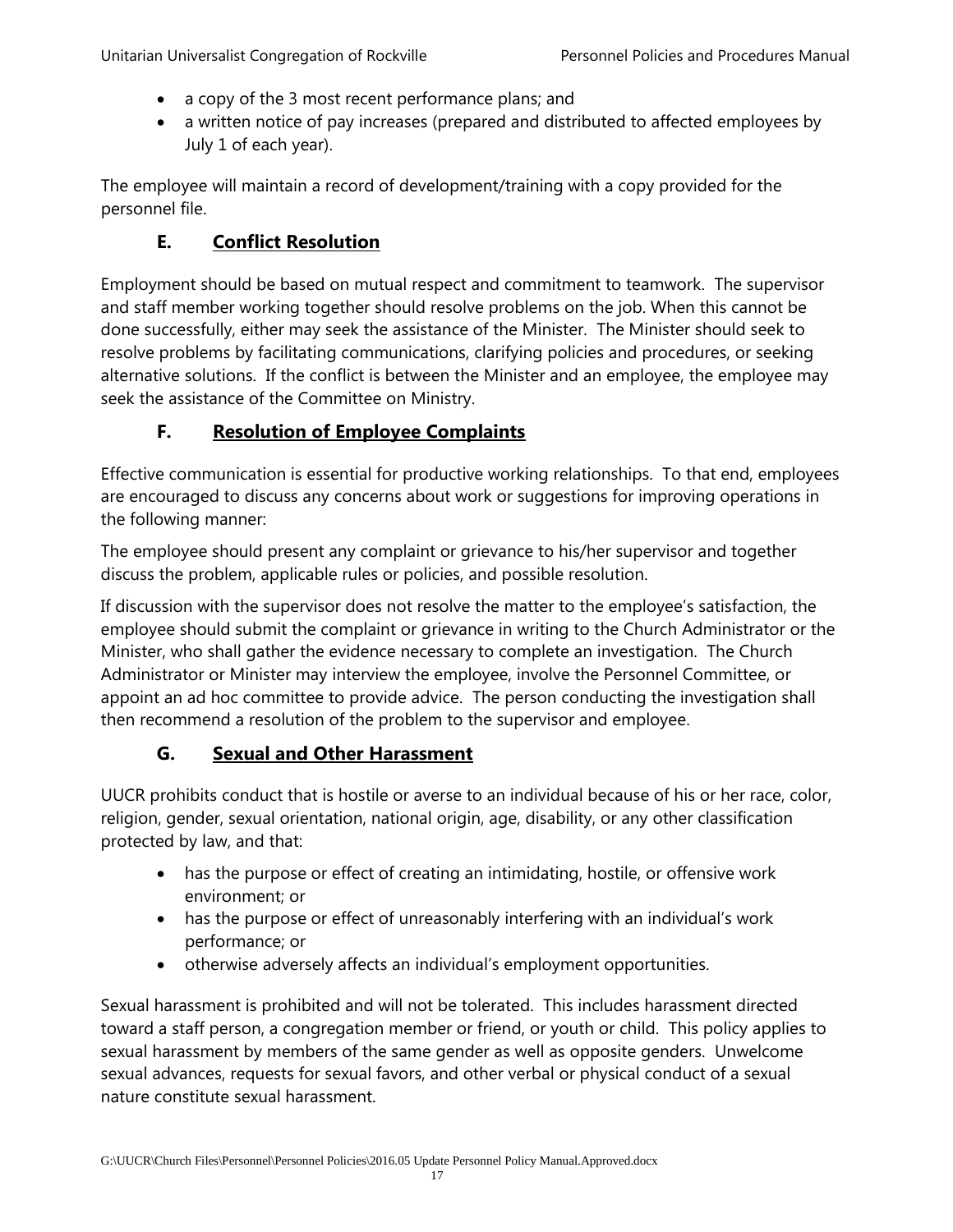Some examples of conduct that may constitute harassment or sexual harassment, depending on the circumstances, include but are not limited to, the following:

- epithets or slurs or the deliberate use of offensive or demeaning terms that have a sexual connotation or reflect negatively on the physical appearance of another person;
- threatening or intimidating acts;
- written or graphic material or exposure to inappropriate websites;
- written, verbal, or physical acts that purport to be jokes or pranks;
- repeated and unwelcome suggestions regarding, or invitations to, social engagements or social events; or
- any indication, expressed or implied, that any aspect of employment conditions depends or may depend on the granting of sexual favors or on a willingness to accept or tolerate conduct or communication of a sexual nature.

Any employee who believes he or she has been harassed or sexually harassed by another employee, a supervisor, or any other person encountered in the course of employment should report that conduct immediately to his or her supervisor or the Church Administrator. If the report or complaint involves the Church Administrator, or if the Church Administrator is unavailable, the individual should report it to the Minister. If the Minister is unavailable or the complaint involves the Minister, it should be reported to the President of the Board of Trustees.

Every complaint or report of harassment or sexual harassment will be promptly investigated. Although investigations will be conducted with sensitivity to confidentiality issues, investigative information will be communicated as appropriate to those with a need to know. If the investigation indicates that a violation of this policy may have occurred, timely and appropriate action will be taken.

Retaliation or reprisal against employees who report harassment or sexual harassment claims is prohibited and will not be tolerated. Any violation of this policy will be treated as a serious matter and will result in disciplinary action, up to and including termination.

# **H. Internet Policy**

<span id="page-17-0"></span>UUCR provides Internet access (including e-mail) to its staff members to assist and facilitate business communications and work-related research. These services are for legitimate business use only in the course of assigned duties. All materials, information, and software created, transmitted, downloaded, or stored on UUCR's computers are the property of UUCR and may be accessed only by authorized personnel.

Inappropriate Internet use includes, but is not limited to:

- transmitting obscene, harassing, offensive or unprofessional messages; or
- accessing, displaying, downloading, or distributing any offensive or inappropriate messages, including those containing racial slurs, sexual connotations or offensive comments about race, color, religion, gender, sexual orientation, national origin, age, disability or any other classification protected by law; or
- transmitting any of UUCR's confidential or proprietary information, including member/friend data or other materials covered by UUCR's confidentiality policy.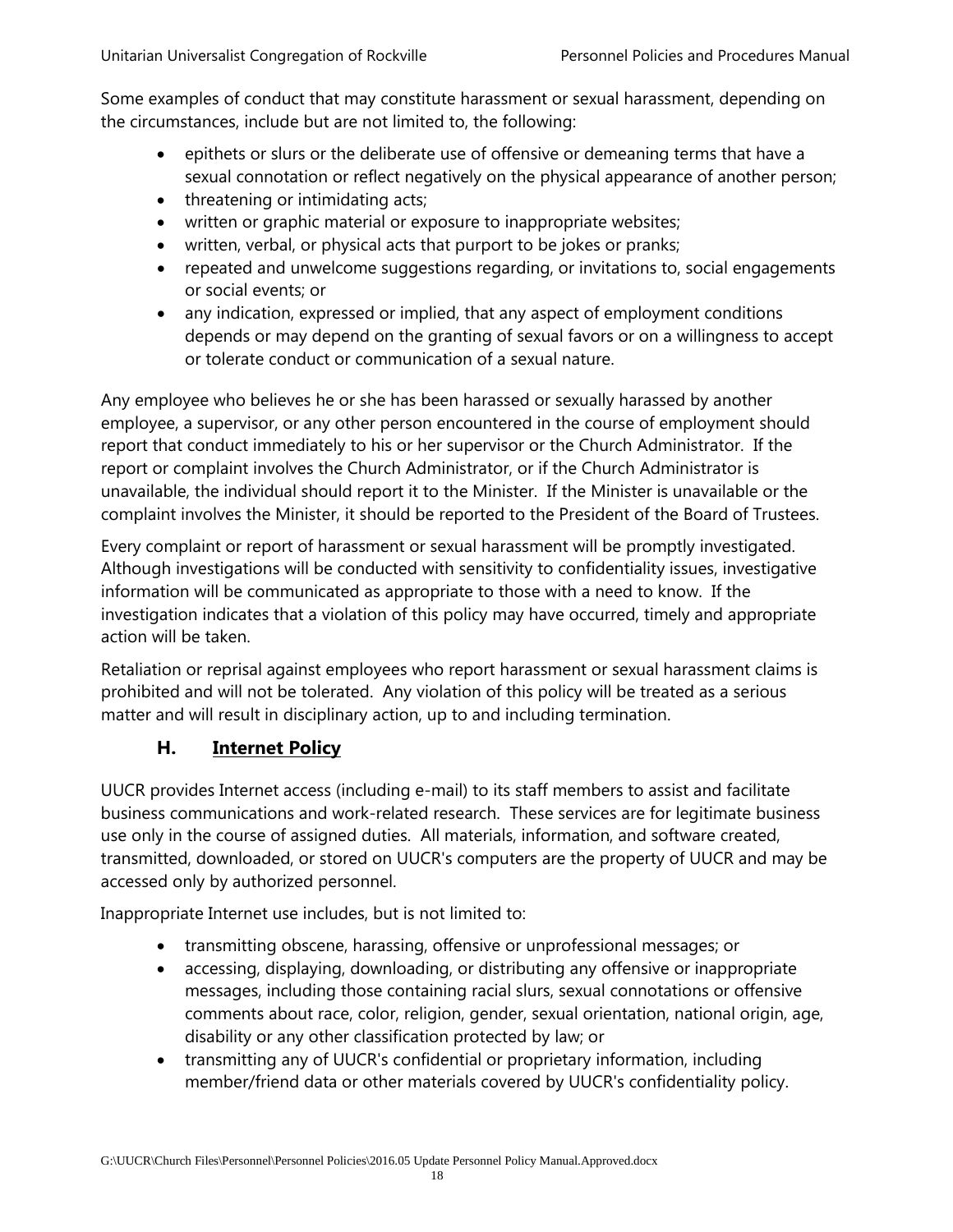UUCR reserves the right to monitor employee use of computers, the e-mail system, or the Internet at any time. Employees should not consider their Internet usage or e-mail communications private. Personal passwords are not an assurance of confidentiality, and the Internet itself is not secure.

Any software or other material downloaded into UUCR's computers may be used only in ways consistent with the licenses and copyrights of the vendors, authors, or owners of the material. Prior written authorization from the Church Administrator is required before introducing any software into UUCR's computer system.

Only authorized staff members may communicate on the Internet on behalf of UUCR. Employees may not express opinions or personal views that could be misconstrued as being those of UUCR. Employees may not state their church affiliation on the Internet unless required as part of their assigned duties. Any violation of this policy may result in disciplinary action.

# **I. Media Inquiries**

<span id="page-18-0"></span>All requests for information about UUCR from newspapers, television, and radio outlets should be referred to the Director of Communications. An appropriate response to a media inquiry would be, "I'm not the best person to answer that question. May I contact the appropriate person and have that individual get back to you?"

# **J. Confidentiality**

<span id="page-18-1"></span>Employees may have access to confidential information about UUCR, including but not limited to information about members, friends, or other staff members. Such information must remain confidential and may not be released, removed from UUCR's premises, copied, transmitted or in any other way used for any purpose by employees outside the scope of their employment. All requests for information concerning past or present employees received from organizations or individuals should be directed to the Church Administrator.

# **K. Outside Employment**

<span id="page-18-2"></span>Employees shall not engage in any collateral employment or business activity that is incompatible or in conflict with their duties, functions, or responsibilities as an employee of UUCR. Activities that may constitute a conflict include use of UUCR's time, facilities, equipment, or supplies, or the use of the title, prestige, or influence of the congregation for private gain or advantage.

An employee shall not engage in any outside activity that, by its nature, hours, or physical demands, would impair the employee's performance of UUCR duties or reflect discredit on UUCR. Collateral employment should not result in outside telephone calls while on duty for the congregation.

# **L. Employment of Relatives and Members**

<span id="page-18-3"></span>As a general policy, a relative of an employee's family will not be considered for UUCR employment. "Relative" means a spouse, domestic partner, parent, sibling, child, grandparent, or grandchild. There may be rare exceptions to this policy when warranted however, if a relative of an employee is hired relatives may not supervise one another.

As a general policy, employment with the church is not open to members of the congregation.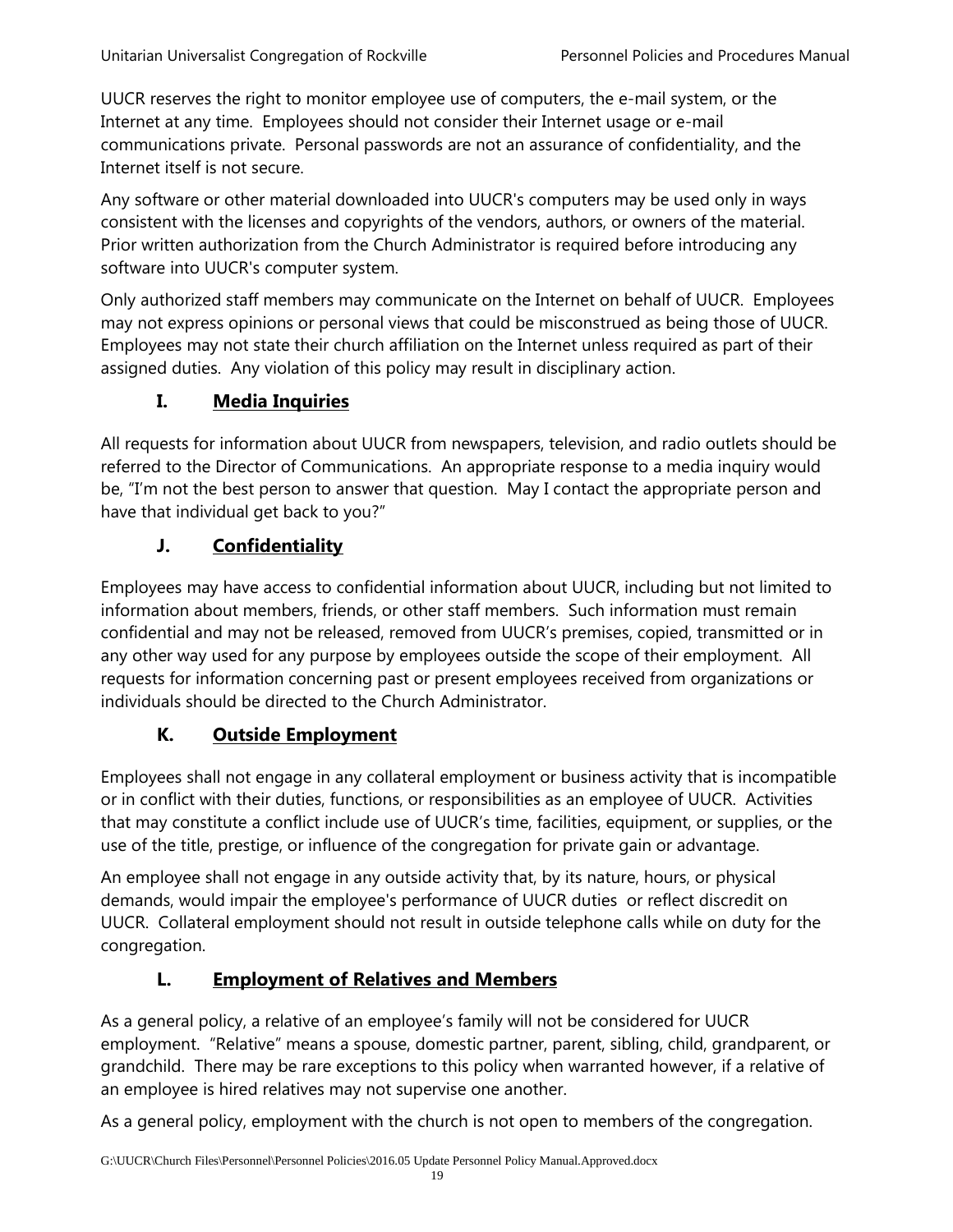## **M. Vehicle Usage and Reimbursement**

<span id="page-19-0"></span>Employees using their own cars for UUCR-related business may be paid mileage at the current rate per mile established by Internal Revenue Service. Mileage will be reimbursed monthly upon request by the employee and approval by the Church Administrator. Trips must be authorized by the employee's supervisor. Employees must have a current and valid driver's license and proof of insurance. Employees may not take unauthorized passengers on business-related trips.

All tickets for parking and traffic violations are the responsibility of the employee. The employee must pay all fines promptly and will not be reimbursed by UUCR. Any accidental damage to the vehicle will be the responsibility of the employee and will not be reimbursed by UUCR.

# **N. Attendance and Punctuality**

<span id="page-19-1"></span>Each employee is expected to be prompt and regular in his or her attendance at work. Personal appointments should be scheduled before or after work hours, if possible. All scheduled absences must be approved in advance by the supervisor. Employees who are unable to report to work at their scheduled time must call their supervisor as soon as possible to report the absence and the expected time of return to work. Employees must call in each day they are absent, unless otherwise authorized by their supervisor.

Unscheduled absences (such as returning late from lunch or leaving work before the end of the workday) must be approved by the employee's supervisor. If the employee expects to be absent the following day, he or she should inform the supervisor of that fact as soon as it is known.

Any employee who fails to report to work without notice for three or more consecutive days will be considered to have voluntarily terminated employment, effective the first day of not reporting to work.

# **O. UUCR Telework Policy**

<span id="page-19-2"></span>Definition: Telework means to work off-site rather than in a UUCR building. Telework is neither mandatory, nor an employee right. Productivity and work quality must be consistent with in-office work standards.

UUCR supports telework for UUCR staff in order to:

- Reduce commuting time
- Increase productivity and job satisfaction
- Balance family needs/work efficiencies
- Enhance ability to recruit and retain well-qualified employees
- Balance congregational needs with staff workload/productivity

#### Terms and Conditions:

- A Teleworking agreement with specific details will be signed by supervisor and employee.
- Telework days must be scheduled with Church Administrator or Head of Staff to ensure adequate on-site office coverage.
- Telework is available only after successfully completing the first 3 months probationary period.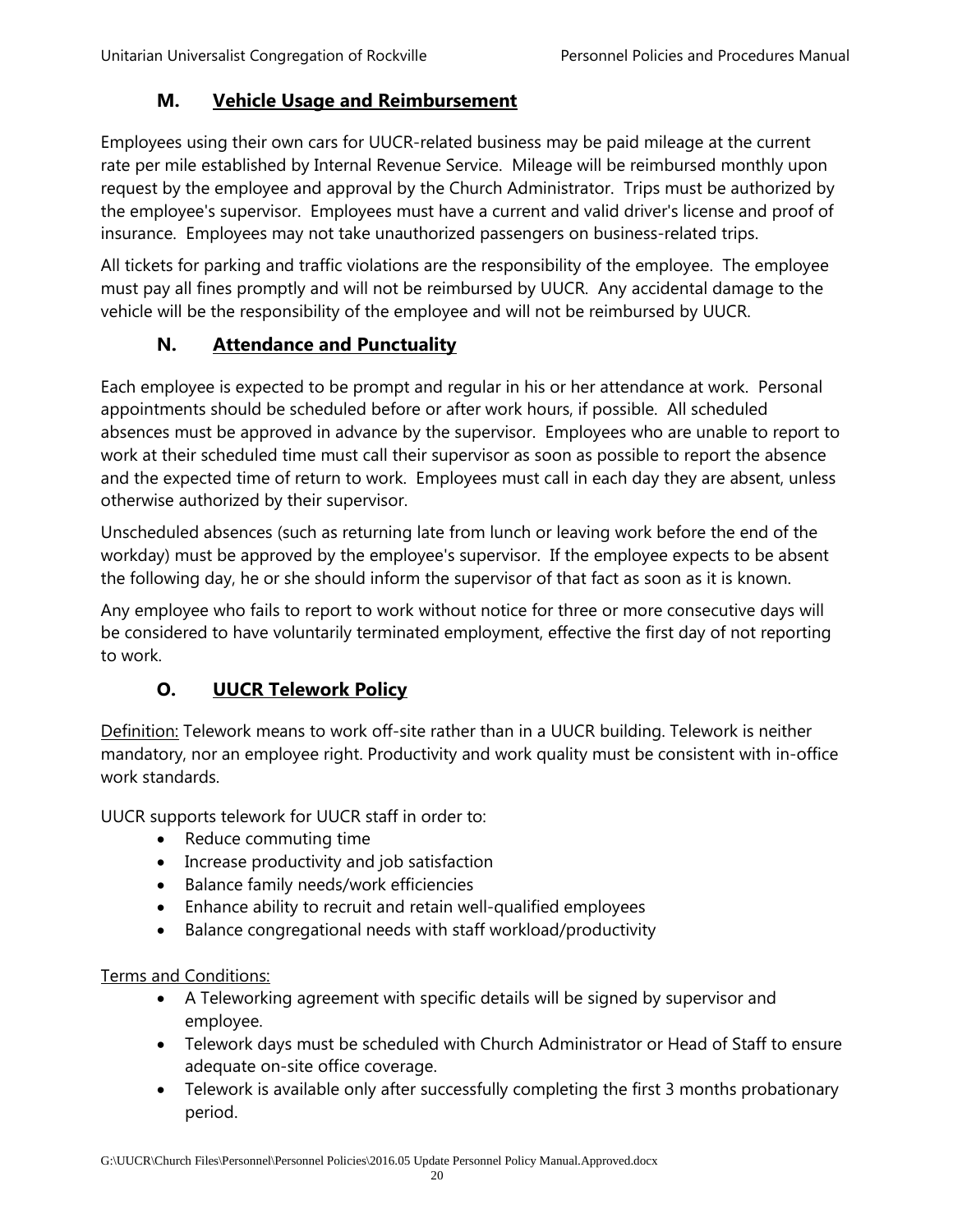- Telework is available only to employees with demonstrated successful work habits and performance.
- Telework is allowed only 1 day per week (excluding Mondays and Fridays) and requires a written agreement between the employee and supervisor.
- Remote work must not require accommodations from other staff.
- Teleworking employees must be available by phone and email during working hours on every telework day.
- Telework can be terminated by the supervisor (or Head of Staff), or by the employee at any time, with or without cause.

#### Telework Space and Equipment:

- Employees will use their personal equipment (e.g. computer, wifi, phone) and application software when working from home. Costs associated with obtaining and maintaining these tools is the responsibility of the employee.
- Teleworking employees are responsible for maintaining a safe at-home workspace, including provisions for fire and electrical safety (i.e., functioning smoke alarms, sufficient access to electrical outlets, etc.). A safety checklist will be attached to the Telework Agreement.

# **P. Conflicts of Interest**

<span id="page-20-0"></span>Employees are expected to avoid conflicts of interest, defined as any situation where an employee may attain personal gain or which may serve as a detriment to UUCR, either monetarily or to its public image, because of the use of information or personal contact that is not generally available except through employment with UUCR.

Employees shall not engage in any business or transaction, and shall not have a financial or other personal interest that is incompatible with their employment duties or that would impair their judgment or actions in the performance of their duties for UUCR. Employees who have questions about whether an activity violates this policy should discuss the matter with the Church Administrator.

# **Q. Professional Behavior**

<span id="page-20-1"></span>Employees should maintain a professional attitude and appearance that is appropriate to their position and to UUCR. Name badges should be worn when employees are on duty on Sunday. Personal mail and non-essential telephone calls at work are discouraged.

# **R. Work and Disciplinary Guidelines**

<span id="page-20-2"></span>Certain guidelines must be observed by all employees to protect the integrity of the congregation. Violations may result in disciplinary measures including verbal warnings, written warnings, or termination.

# **S. Separation From Employment**

<span id="page-20-3"></span>Employees who resign are requested to give at least two weeks' written notice in order for the congregation to find a suitable replacement.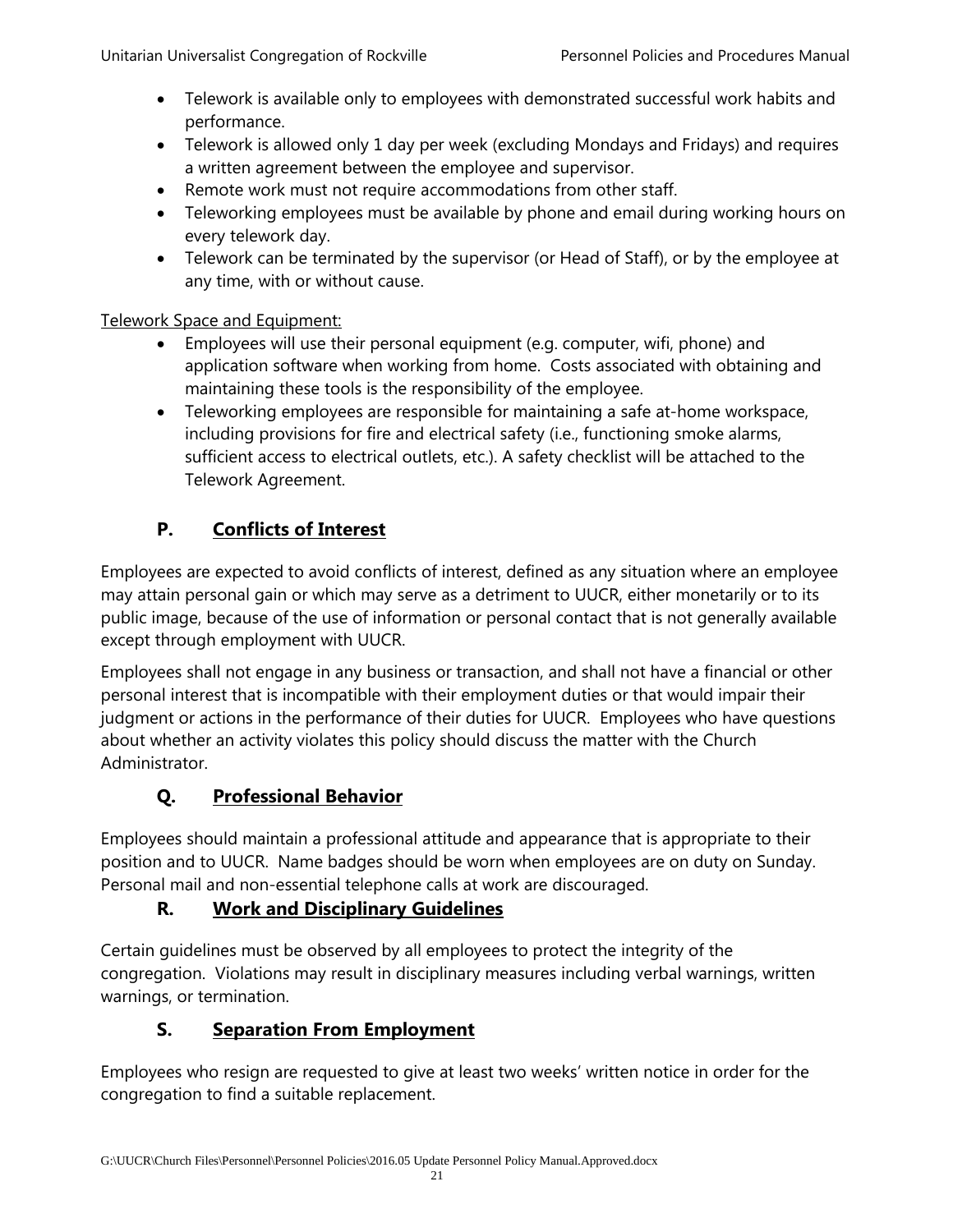Any employee who is absent for three consecutive days without notifying his or her supervisor, or who fails to report to work on or before the expiration of a leave, will be deemed to have resigned, consistent with applicable law.

## **T. Disciplinary Action**

<span id="page-21-0"></span>Disciplinary action may be necessary when an employee is not meeting performance expectations, violates UUCR policies, or engages in activities in violation of UUCR policy or are detrimental to the operation of UUCR. Disciplinary actions and corrective measures are taken at the discretion of the supervisor. Possible disciplinary actions include, but are not limited to:

• counseling

• probation

• verbal warning

suspension

• formal written warning

• dismissal

• performance evaluation

Three written warnings within twelve (12) months time will result in dismissal.

Engaging in any of the following examples of unacceptable conduct may result in disciplinary action:

- failure to perform work in a manner acceptable to UUCR;
- persistent absenteeism or tardiness;
- leaving work without permission;
- failure to report absences as required;
- sexual harassment or harassment described in this manual;
- the use, possession, or sale, or being under the influence of alcohol or controlled substances (other than those used for bona fide medical purposes) while working or while on UUCR premises (including meal and other breaks);
- unauthorized possession of weapons;
- disclosure of confidential information;
- smoking in unauthorized areas;
- failure to report-on-the job injuries;
- working another job while absent;
- arrest and conviction for criminal offenses that are job related, including those that may affect the employee's ability to perform his or her job;
- theft or dishonesty;
- falsifying records or information (or misuse or unauthorized manipulation of any computer or electronic data processing equipment or system);
- discourteous treatment of others;
- taking UUCR property without paying for it or without written permission;
- reckless, careless, or unauthorized use of UUCR property, equipment, or materials;
- improper or profane language; or
- violation of any other UUCR policy.

Any disciplinary action should begin with a discussion between the supervisor and the Minister and subsequently between the supervisor and employee. During that conversation, the supervisor will advise the employee about the specific elements of unacceptable performance or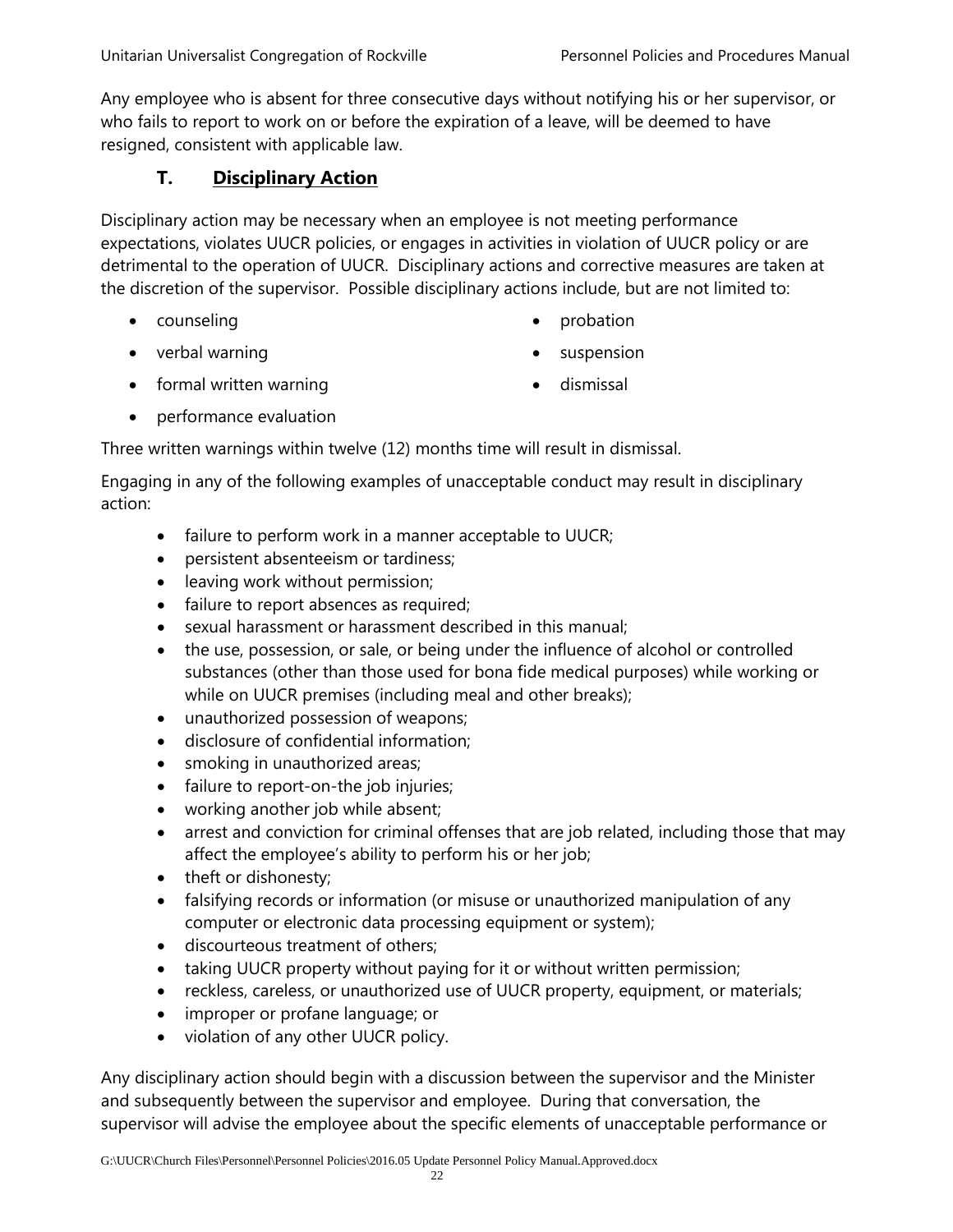conduct. The supervisor's written concerns may be placed in the employee's personnel file. The employee must have an opportunity to respond verbally and in writing.

A critical element of the discussion to terminate would be the preparation of a plan for remediation, including actions to be taken to correct performance or conduct, a time frame for improvement, and any documentation (such as referral to counseling or psychological services, note from doctor) that may be relevant. The plan should also include consequences of failure to meet the goals of the remediation plan. The remediation plan must be placed in the employee's personnel file.

The supervisor must document the employee's progress toward satisfying the conditions of the remediation plan. If the employee does not meet the conditions of the plan, the supervisor, with the concurrence of the Minister, may give the employee notice of termination of employment. This notice must also be in writing and must be placed in the employee's personnel file.

In extreme cases, an employee may be terminated for actions perceived to be detrimental to the operation or mission of UUCR. Action to terminate the employment of staff must preserve employee's right to be heard and give management the ability to deal with situations that are harmful to UUCR and staff working relationships. Termination may result from failure to perform one's job satisfactorily or from inappropriate conduct (such as harassment or failure to treat other staff members, UUCR members, and visitors with respect). The final termination decision is the responsibility of the Minister. The Minister should share the decision with the President of the Board of Trustees and the Chair of the Committee on Ministry.

# **U. Additions and Deductions to Final Pay**

<span id="page-22-0"></span>All employees who resign, either voluntarily or involuntarily, are entitled to pay for all time worked through their last day. Unless an employee is terminated for cause, the employee's final paycheck will be increased by payment for all accrued but unused vacation. There will be no compensation for personal holidays not taken, sick leave accrued but not taken, or compensatory time awarded but not taken.

# **V. Safety and Accidents**

<span id="page-22-1"></span>The safety of employees members, and visitors is of paramount concern. All employees are expected to abide by accepted safety standards at all times. They should know the locations of all fire extinguishers and the first aid kit.

Any unsafe condition, equipment, or practice observed by an employee should be reported immediately to the supervisor or Church Administrator. All on-the-job accidents or injuries to employees, no matter how minor, should be reported immediately to the Church Administrator. In the event of a fire or other emergency, the fire department and/or police should be called immediately, and all staff and members of the congregation should leave the premises.

# **W. Personal Property**

<span id="page-22-2"></span>UUCR cannot be responsible for damage to or loss of personal property, including loss or damage to vehicles or other property in or on church property. Employees should report any lost items to the Office Administrator so that the item can be returned if it is found. If an employee finds an item, it should be immediately turned in to the Office Administrator.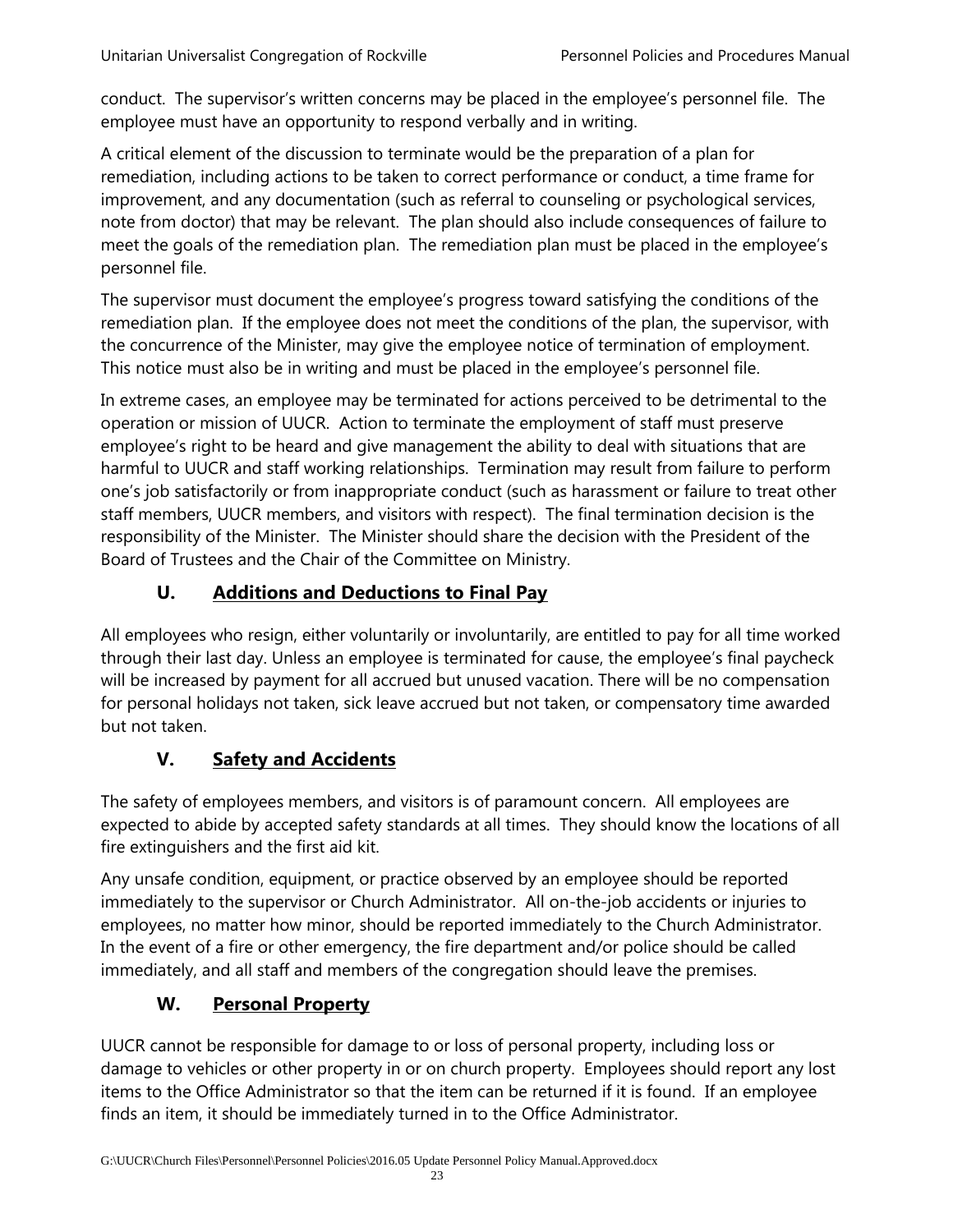### **X. Inspection Rights**

<span id="page-23-0"></span>Churches, like other organizations, are sometimes the victims of thieves. The church has on its premises storage facilities, such as desks, file cabinets, closets, and storage areas for the use of employees; however, the church can make no assurances that they will always be secure. The storage of alcohol, illegal drugs, or drug-related paraphernalia is prohibited on church premises. Therefore, UUCR reserves the right to open and inspect any desk, file cabinet, storage closet, or storage area at any time and without prior notice or consent. Employees may not use personal locks on church-owned desks, cabinets, closets or storage areas.

#### **Y. Employment Authorization**

<span id="page-23-1"></span>Federal law requires that prospective employees must show proof of eligibility to work in the United States in the position for which they are applying. When applicable, employees must usually provide an original document or documents to the employee's supervisor that establishes identity and employment eligibility from the date employment begins.